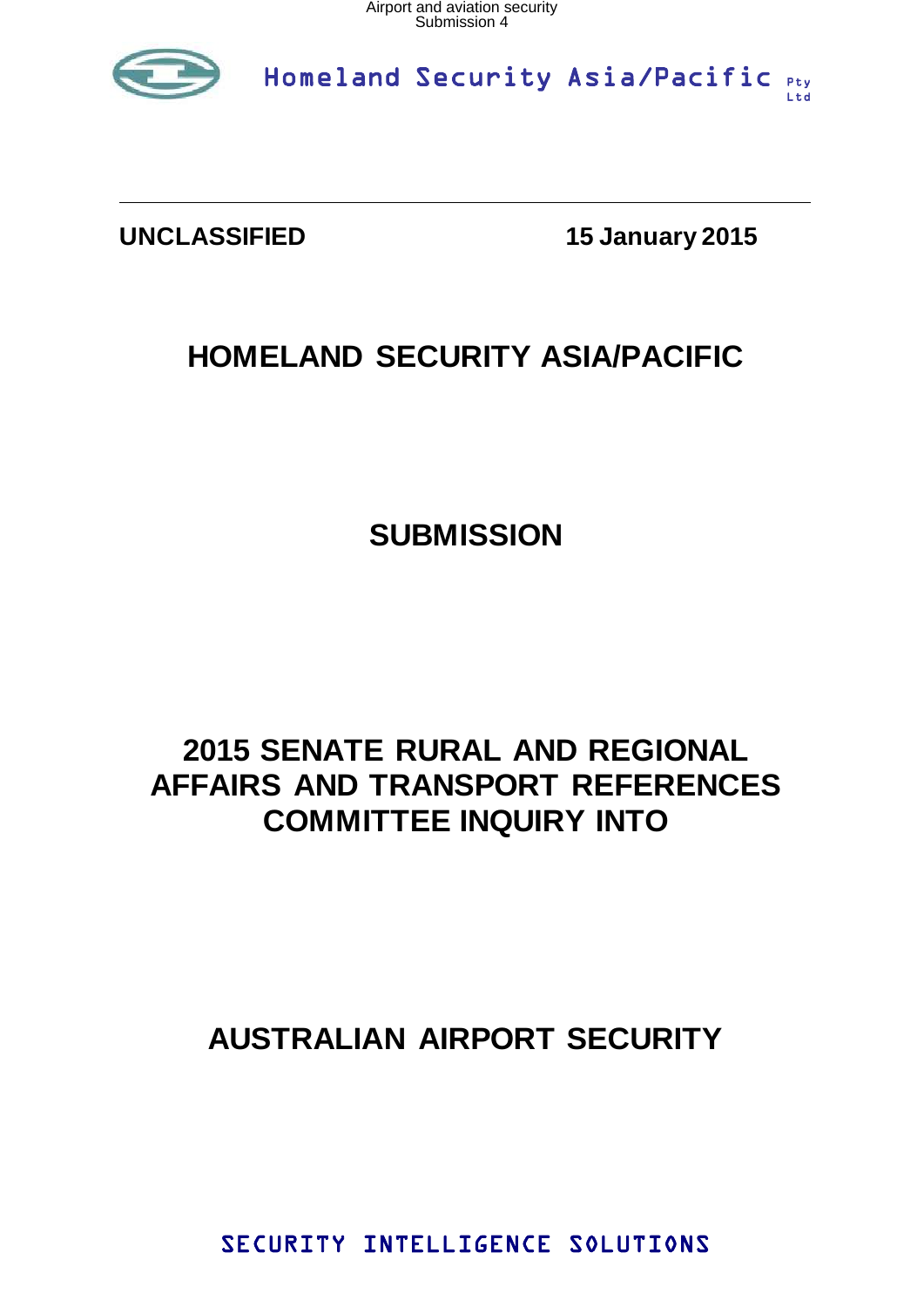## **TABLE OF CONTENTS**

| Overview                                                | 3                       |
|---------------------------------------------------------|-------------------------|
| Summary of HSAP Recommendations                         | $\overline{\mathbf{4}}$ |
| <b>Current Situation</b>                                | 5                       |
| The missing component - A1A 'HUMINT' System             | $\overline{7}$          |
| Youtube video clip of A1A training                      | $\overline{7}$          |
| <b>Terms of Reference</b>                               | 8                       |
| <b>Mandatory Airport Evacuation Exercises</b>           | 10                      |
| <b>CT Exercise</b>                                      | 10                      |
| Terrorist Hot Line exposure in media                    | 11                      |
| <b>AFP Command Centres funding</b>                      | 11                      |
| Identification documentation                            |                         |
| <b>Control Orders and Insider Threat</b>                | 11                      |
| CCTV System at airports – three month records retention | 12 <sup>2</sup>         |
| Expert condemnation of dependence on technology         | 12 <sup>2</sup>         |
| Comments from airport staff trained in AVSEC-1-ALERTTM  | 13                      |
| Defining responsibility for airport security            | 13                      |
| Risks associated with slack 'security culture'          | 13                      |
| Concealed weapons                                       | 13                      |
| Parliamentarians at high risk                           | 14                      |
| Tooth paste bomb                                        | 14                      |
| Airport terminal - taxi suicide bomb (IEVD) risk        | 14                      |
| Flaws in electronic profiling                           | 14                      |
| Random bag searches                                     | 15                      |
| Risks associated with virtual flight training           | 15                      |
| IT security on airports and for air traffic             | 16                      |
| Insurance liability                                     | 16                      |
| Wheeler Inquiry                                         | 16                      |
| 2012 Senate Rural and Regional Affairs Inquiry          | 17                      |
| Conclusion                                              | 18                      |
| Attached.                                               |                         |

| A1A training course outline                   | 19-21 |
|-----------------------------------------------|-------|
| Detailed Incident Report issued for staff use | 22    |
| Copy of staff key telephone contact sheet     | 23    |
| Aviation Industry Impact Statement - GDP      | 24    |
| <b>TWU endorsement</b>                        | 25    |
| Australian Airline Pilots endorsement         | 26.   |





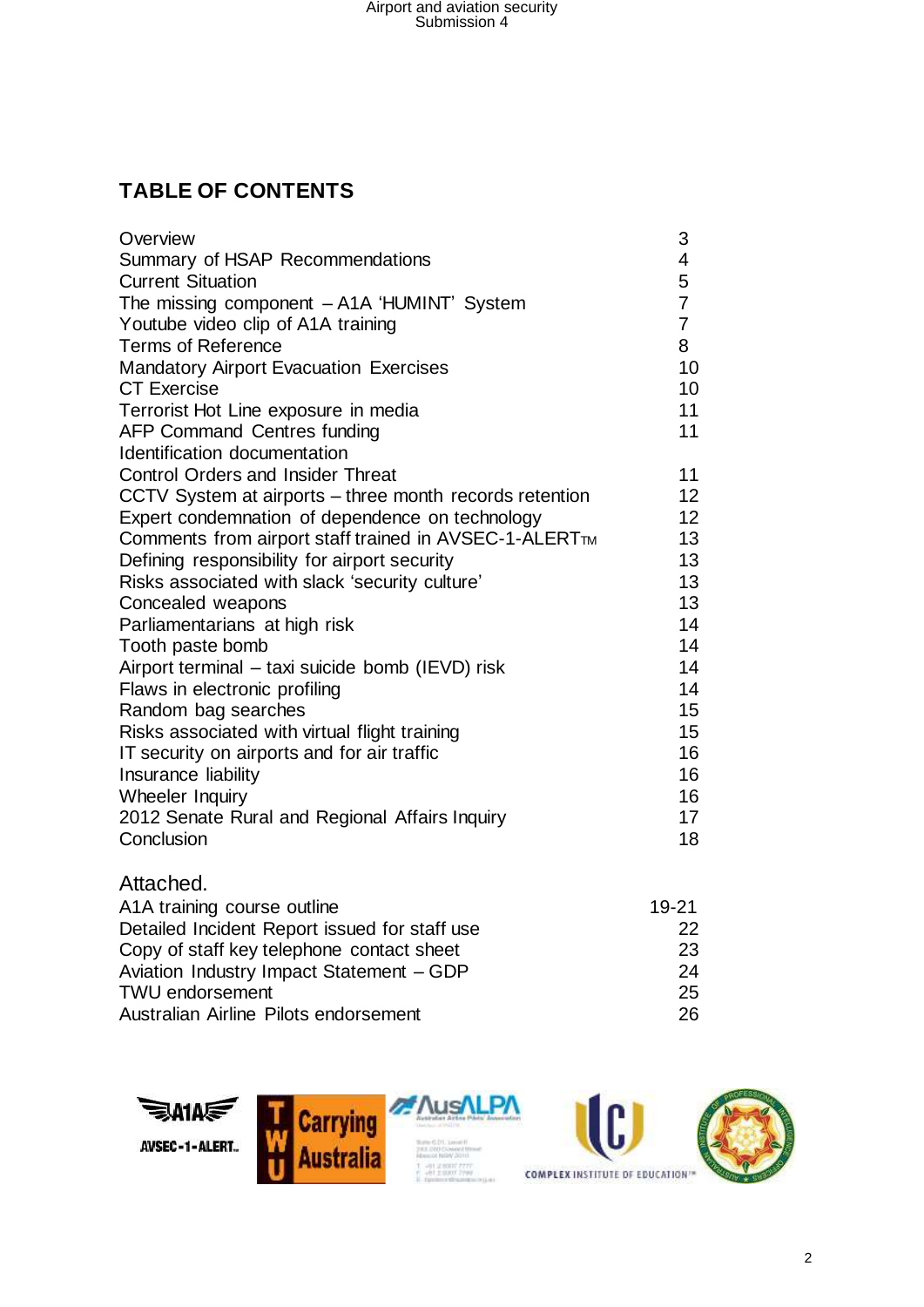#### **2015 OVERVIEW – "More mass casualty attacks planned"**

The escalating, changed safety and security environment is the challenge for Australia and the nation's airport security!

The Government has responsibility for providing safety and security for its people.

Australia's current safety and security model suffers from the "Pike Syndrome" and does not address the new and changing safety and security environment for Australia. It is stovepipe, now outdated, does not pool and use all resources available; not fully inclusive or fully integrated.

The radicalisation of individuals or groups; enhanced use of online communications to radicalise individuals; online "fatwa to kill a disbelieving American, European or Australian" has changed the dynamics and security environment. Such fatwas have occurred in Melbourne and Sydney and in other western cities.

We need a different all-inclusive fully-integrated model, incorporating time critical human intelligence/information ('HUMINT'). It should use all available resources, building on police, airport security, CCTV and the Terrorist Hotline public engagement principle, as all employees must have a role. This additional resource an entire airport workforce - will greatly assist in mitigating the risk and provide early warning of any potential incident, suspect people or unusual activities. It means 'more eyes and ears on the ground', to detect, disrupt and provide early intelligence to save lives.

Our new measure must be resilient in the face of worldwide radicalization of individuals or groups and terrorist endeavours. These measures will address multinational crime or other illegal activities, which may also provide financial support or resources to satisfy various fatwas, create fear and threaten our lifestyle and beliefs. It is well known weapons and drugs transit airports.

We should keep in mind the PM's recent statement on 4 January 2015 - "the death cult in Iraq has declared war against the world". Just as our ADF is totally engaged, we should apply the same fully integrated methodology and approach to our homeland, public places, 'places of mass gathering' and critical infrastructures such as airports. Just as the 'stop the boats' campaign was a success, airports need a new all-inclusive approach to security.

Our political system often acts as an enabler for those wishing to cause harm, disrupt, commit crime; and so we need *a new paradigm* and enhanced, focused total political/policy engagement approach for the environment.

Additional spending on national security will top \$1.3 billion over the next four years. Government has a responsibility to use these funds to provide maximum, safety and security for its people using all assets. Presently gaps exist in the safety and security model.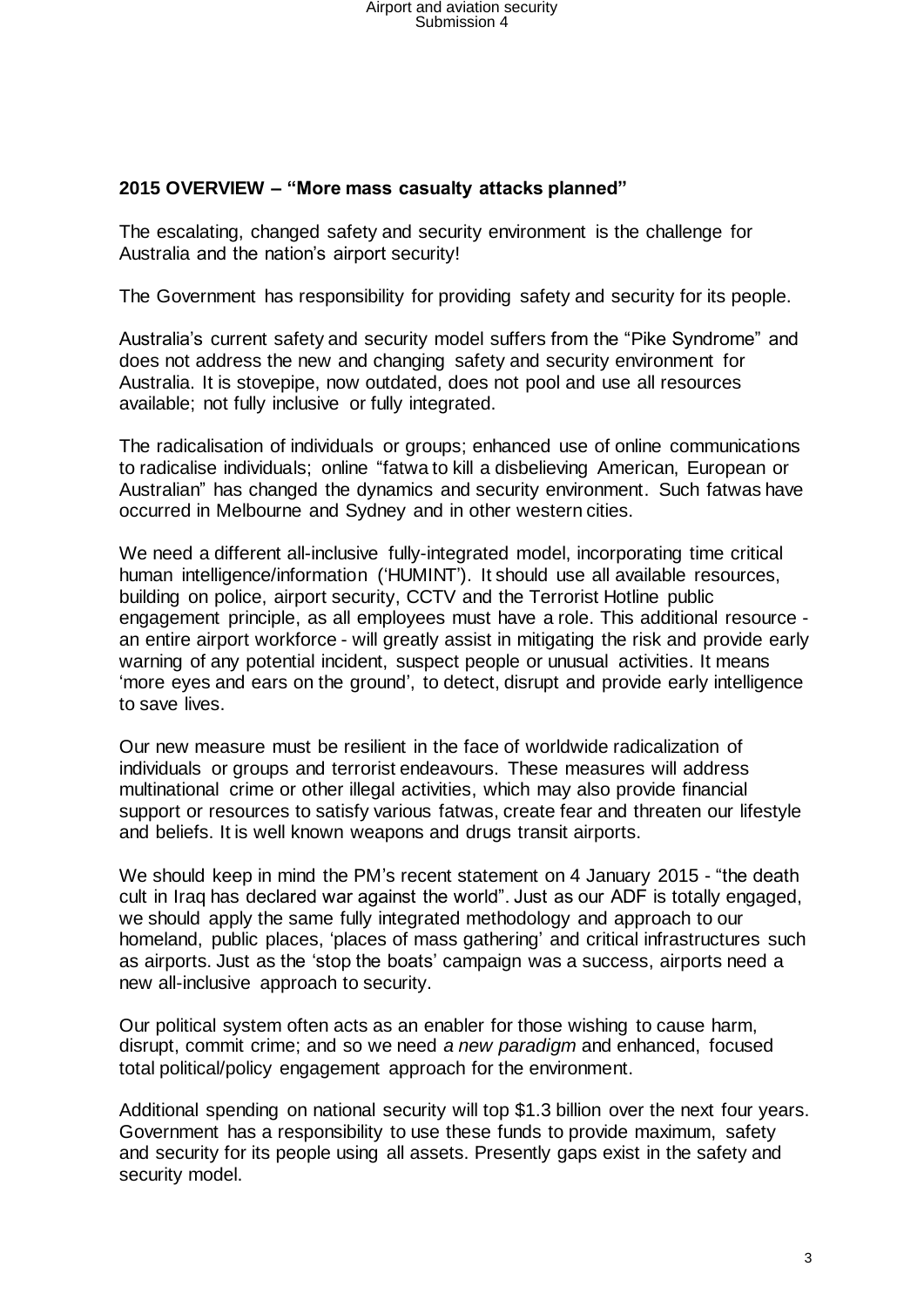*Bold, decisive and different solutions are now required from Government*. The case for change to our current methodology and approach to safety and security is overwhelming.

Disruption caused by terrorism and the fear it creates must be prevented and stopped by putting enhanced measures in place.

#### **SUMMARY OF HSAP RECOMMENDATIONS**:

- 1) Need to engage the entire workforce on an airport. Missing component A1A 'HUMINT' system.
- 2) Legislate public safety and security training on airports.
- 3) Culvert, pits, water drains to secure airport perimeter fences.
- 4) Annual CT Exercises and auditing.
- 5) Legislate fines for failing to carry out CT exercises on airports.
- 6) Terrorist Hot Line number front page of daily newspapers.
- 7) Review expenditure and need for new AFP command centres.
- 8) Identification, Control Orders and Insider Threat measures.
- 9) CCTV systems on airports three months retention of recordings.
- 10) Failure of companies to provide adequate safety and security.
- 11) Issues regarding VIP lounges.
- 12) Taxi rank risk at terminals and driver vetting needs.
- 13) Random bag searches.
- 14) Pilot training applicants to undergo extensive checks.
- 15) IT Security on airports and for Air traffic.

**IMPORTANT:** The Inquiry panel should consider no public release of findings or recommendations from this inquiry which may be used by terrorists, extremists or others planning to target airports .This includes air cargo centres, or travel through airports where they may cause harm, disruption or conduct unlawful activities. The release of such new measures may prejudice the safety and security of others.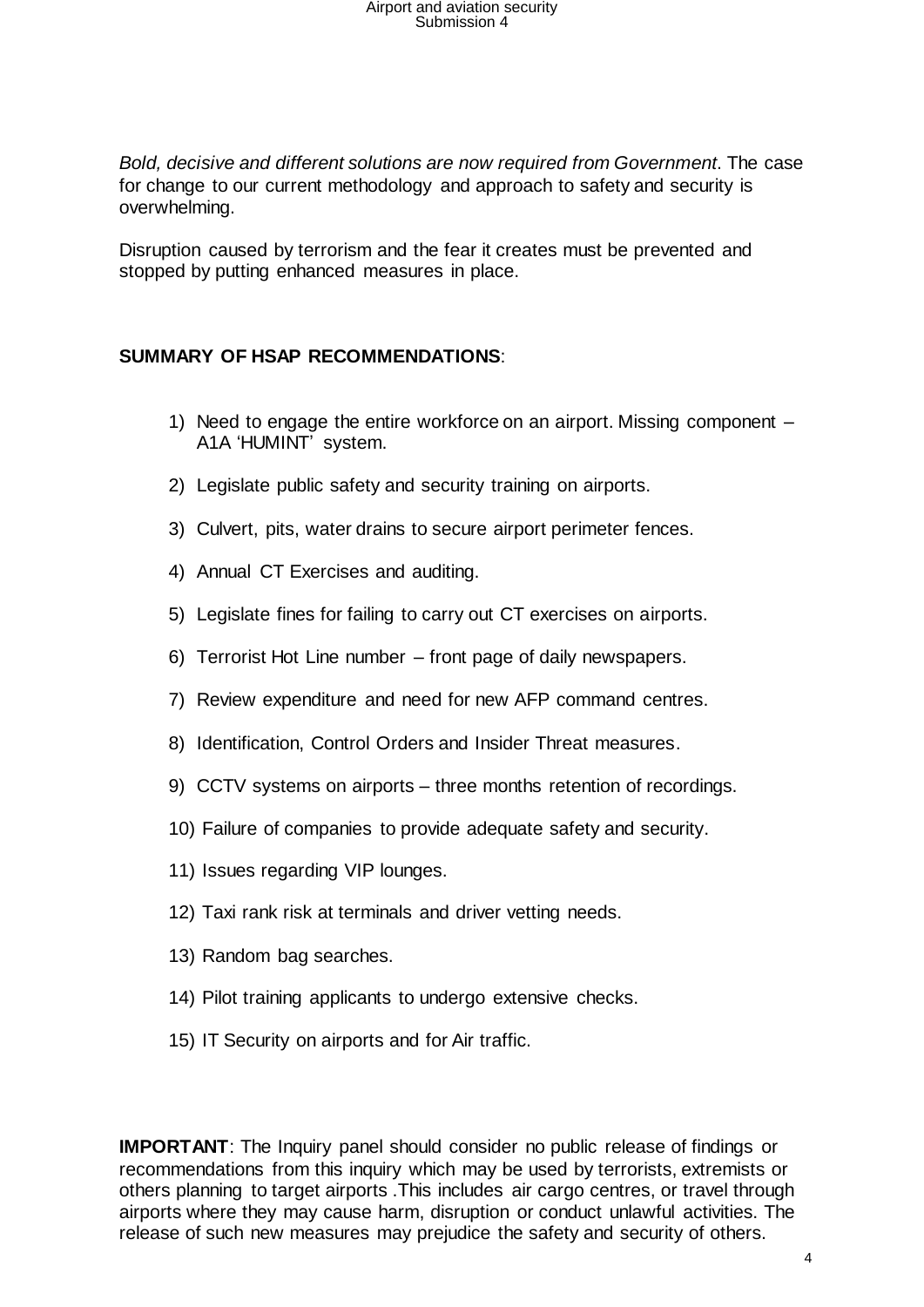### **1. CURRENT SITUATION FOR AIRPORTS**

Airports remain 'sitting ducks' for Australia's home-grown terrorists!

We can learn from the past. Sir Henry Parkes in 1889, declared at his Federation speech "One Nation - One People". In 2015 we need to be bold and have one inclusive approach for one application, one methodology.

An innovative new approach must replace existing dated measures to safeguard the nation. This is at a time when marginalised, radicalized Australians refuse to accept Australian law, try to divide; ignore compliance obligations and attack the social fabric of what Federation achieved – "One People - One Nation".

The urgent need is to unite and engage all Australians in protecting the total population, our way of life, belief in a fair go for all and protection of tax payer funded critical infrastructure worth billions of dollars. This is our Australia.

New Australian-developed public safety and security awareness methodology will provide prior warning by covering a total precinct, such as an airport.

Community engagement can be achieved rapidly and cost effectively, to put an end to reliance on the existing stovepipe security methodology and technology, which consists of tools - which never constitute a total solution.

Globally acclaimed, Australian counter insurgency expert and advisor to US President Obama, US DHS and the CIA, David Kilcullen, warned late in 2014; a terrorist attack on Australia was a 100 per cent certainty. This has now happened!

The recent, totally avoidable, ISIS-inspired, fatal Lindt café siege in Martin Place, which followed shortly after this blunt wakeup call, is likely to be a precursor to better organised, much more deadly and destructive 'lone wolf' attacks.

It is on the public record that Australia's intelligence agencies, AFP and State Police are attempting to monitor high risk people daily, with their limited resources. As well trained and professional as they are, they can never address the growing threat without workplace and public support.

All designated 'Places of Mass Gathering' requiring additional security remain vulnerable, including airports, seaports, bus and rail terminals, sporting arenas and Houses of Parliament

Airports are prime soft targets for terrorists. Documents recovered after the elimination of Osama bin Laden, in Pakistan, now in the possession of the CIA, include a hand written DIY manual on infiltrating and bombing airports. Osama spelt out how to identify, recruit, radicalise, train and deploy an airport employee as a suicide bomber (The insider threat is real). These documents are available to terrorists and others.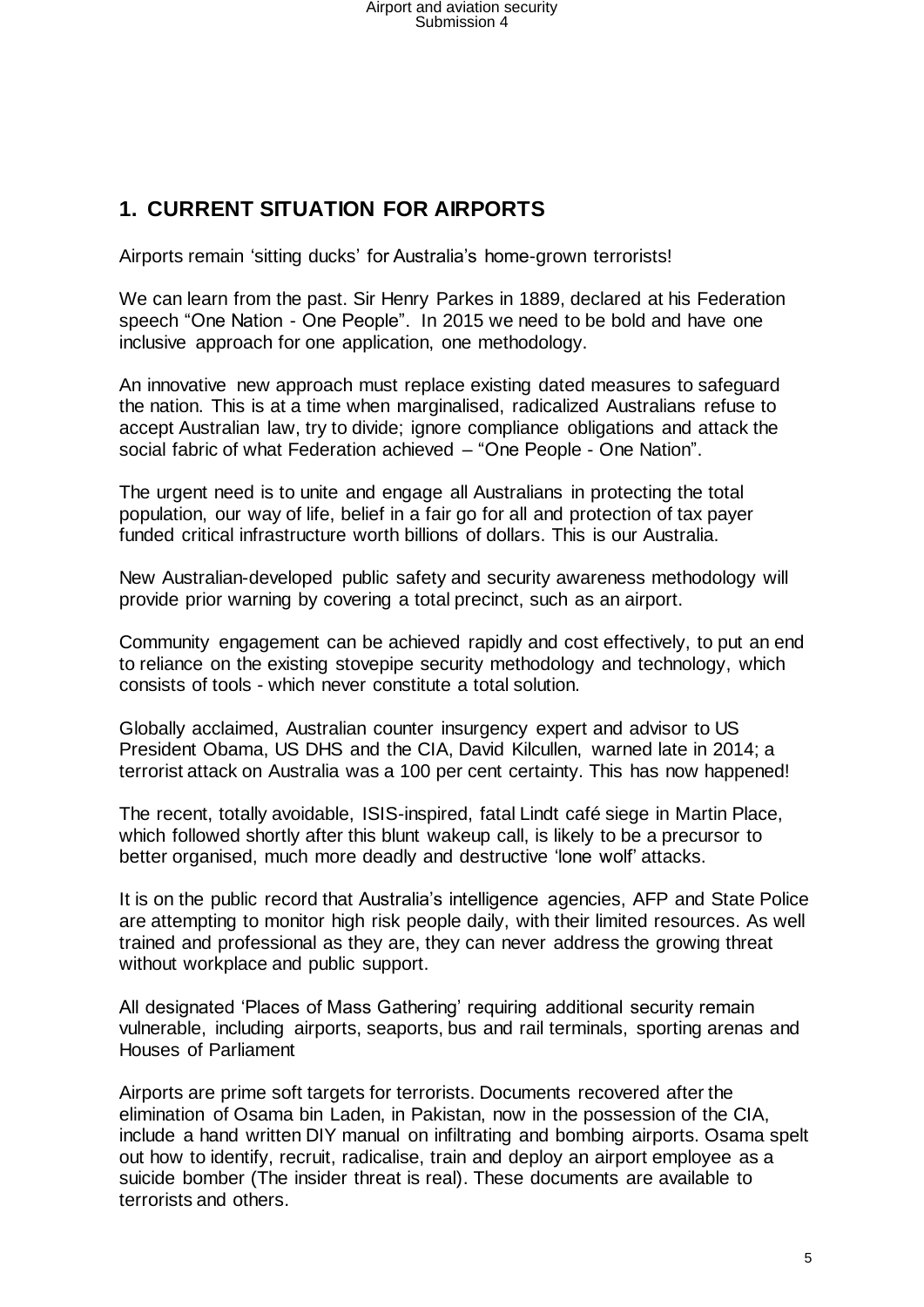On 12 January 2015 AL-Qaeda magazine "Inspire" outlined how to make a bomb from household goods, without using metal components, which would allow it to show up in the airport security checks. The publication also shows where to place a bomb on a plane and how to detonate it, to cause maximum damage.

Australian airports are vulnerable to a mass-casualty terrorist attack, because they all rely on a response to incidents and lack proactive Human intelligence intervention ('HUMINT'). '**HUMINT' can dramatically enhance public safety and security on airports** and for other designated 'Places of Mass Gathering'. It was an alert woman who called in her concerns, about the 'Fake Sheikh' in Martin Place, to police. Her 'HUMINT' act saved lives! This factor is the missing application in the Government's measures addressing safety and security on all precincts.

Australia's lack of public safety preparedness and protocols was obvious during the Martin Place siege. Spectators were permitted to stand unprotected from bullets, shotgun pellets, splintered glass and the possibility of falling masonry, behind pedestrian barriers. The area should have been evacuated.

Hundreds could easily die unnecessarily in an undetectable suicide plastic, 'household', or 'toothpaste' bomb attack, on an Australian airport. The **300,000 strong national airport workforce remains untrained in public safety and security awareness**. This potential civilian workforce 'army' is vastly bigger than the combined AFP and ADF resources of much less than100, 000 uniformed, frontline personnel. Some Australian police forces have realised the benefits of engagement of the public and have volunteers helping at police stations. Why rely on a handful, when millions of Australians would like to know how to contribute to National Security; as we all have a role.

A paradigm shift is urgently required to provide forewarning of threats, at a time of high alert, to assist the AFP, ASIO and State police - particularly in identifying the **'intent and capability'** of known Islamic extremists.

According to the **9/11** inquiry, this mass casualty, multi-strike terrorist attack was avoidable and occurred due to an intelligence failure caused by a lack of interoperability and co-operation between US agencies.

Highly skilled Australian Federal and State agencies work as one, after years of preparation created an integrated approach to National Security, ahead of the 2000 Sydney Olympics. Hundreds of volunteers helped make the event safe and secure, with 'more eyes and ears on the ground'.

There is an urgent need to change parliamentarian and public perception airports are safe havens, when in reality they are high risk precincts and designated 'places of mass gatherings' of thousands of people. No law enforcement agency in the world can guarantee to protect such numbers of people. A fresh strategic approach is now needed.

Everyone working on an airport and the travelling public has a role to play in identifying and mitigating risk.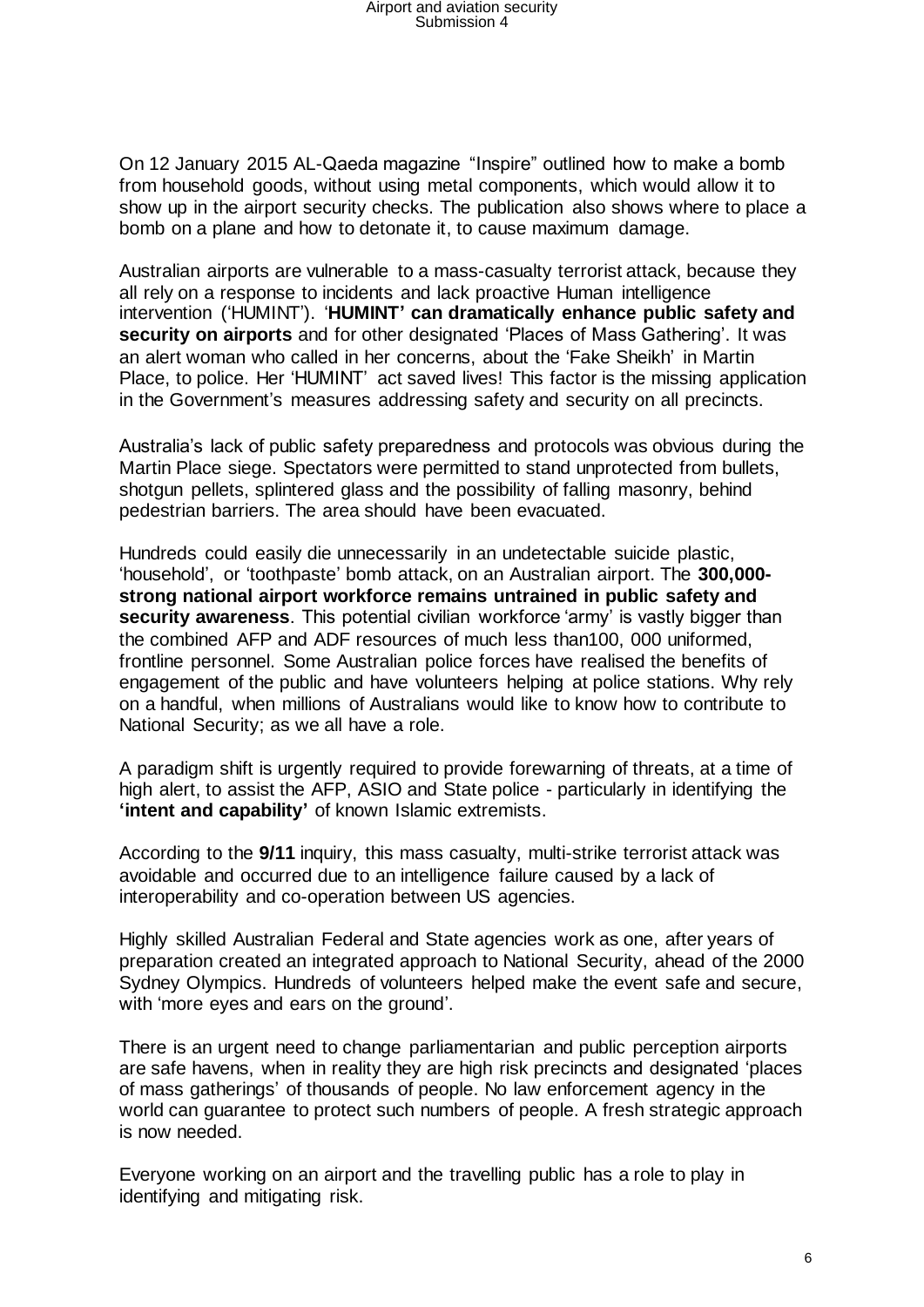**RECOMMENDATION:** Replace naivety with reality, by taking immediate steps to reduce reliance on restricted security methodology and technology. Unite, educate and engage the entire workforce population in a program to protect people, infrastructure and our way of life, especially for 'places of mass gatherings'. This approach can start with airport workers.

## **2. THE MISSING COMPONENT - A1A 'HUMINT' SYSTEM**

United Nations ICAO-compliant AVSEC-1-ALERT<sub>TM</sub> (A1A) 'HUMINT' (Human Intelligence/Intervention) public safety and security awareness system, developed in Australia by HSAP is now available and can be used to train an entire airport workforce – 'airside' and 'landside'.

A1A is designed to transform a largely disparate workforce, into a trained, cohesive, public safety and security aware 'airport community'. This holistic, fully integrated system empowers anyone working on an airport precinct to act and immediately report anything unusual, suspicious, dangerous, or criminal. **More eyes and ears**!

Qualifications are a mandatory condition of employment, when candidates apply for most jobs, yet thousands work on airports with no idea how to report anything suspicious or unusual, let alone deal with an emergency, crisis or catastrophe.

Cost effective A1A training is available face-to-face for \$300 per ASIO-cleared ASIC holder, or \$250 securely online 24/7 in many languages, from Melbourne headquartered, award-winning national RTO, **Complex Institute of Education.** Discounts apply for volume bookings. Complex has national and international reach and more than 30 years security training experience, including thousands for the Melbourne Commonwealth Games.

The Office of Transport Security (OTS), within the Department of Infrastructure, has agreed to permit Complex Institute of Education, fold A1A into its new CERT 11, for airport staff, with designated airport security responsibilities. A1A is all inclusive and should not be confined to a handful of workers on an airport. A1A is deliberately simple, in complete contrast to OTS programs which are structured, formal and stovepipe. Cleaners see everything, but overlooked as sources of information

**A1A training would not be a burden on the Federal budget or airport owners although government may wish to allocate funds for training under the new CT initiatives, to enable early introduction of 'HUMINT' on airports.**

**A1A is a user-pay system, which enables any employer to commit existing, compulsory training budgets or EBA's, to train every airport worker**.

A1A was first deployed on LINFOX-owned Avalon Airport. Negotiations are underway on several Australian airports and in the USA



. (See attached A1A Youtube video clip outlining the training).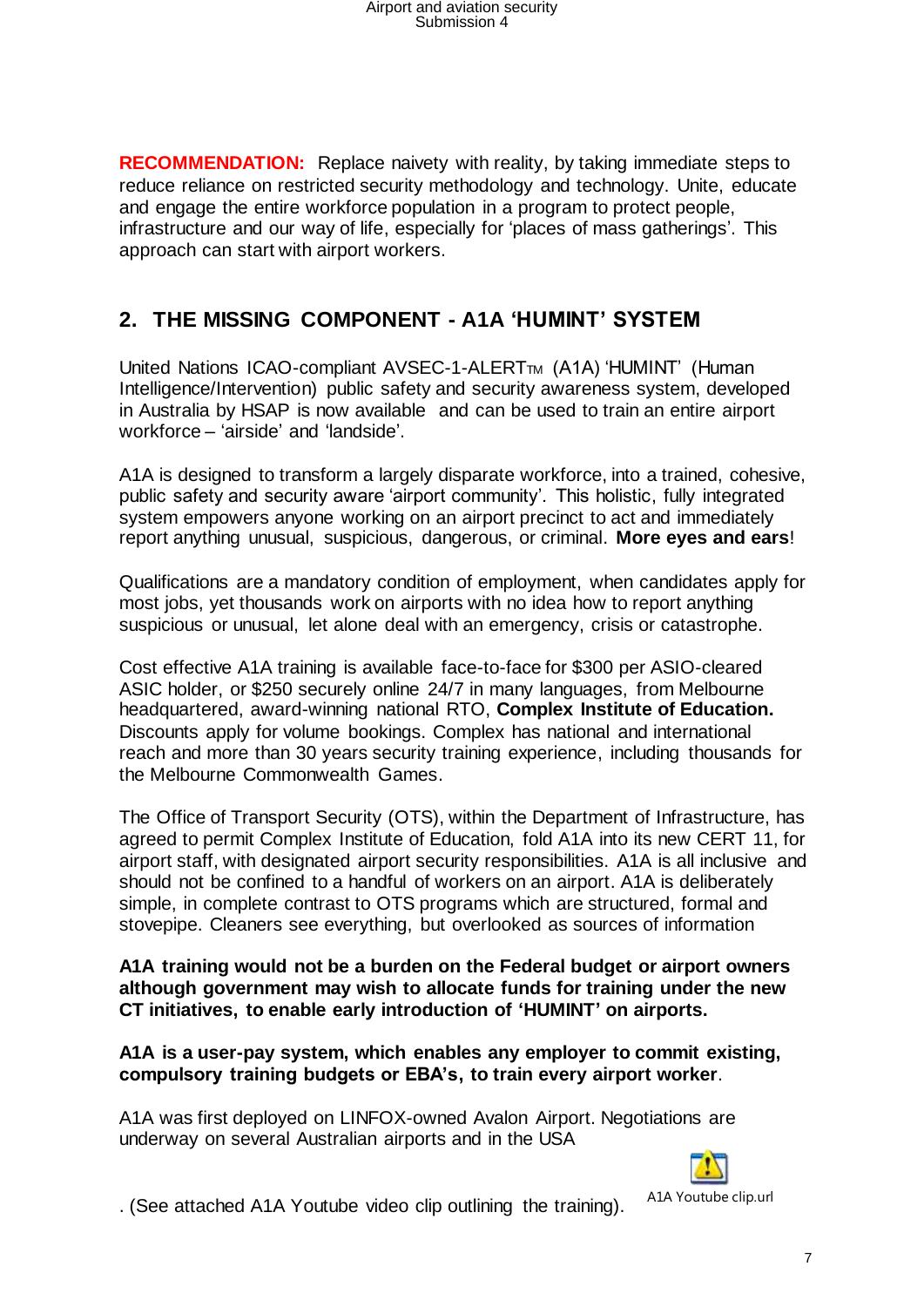India has started training its massive airport workforce in public safety and security awareness. PRC negotiations will resume in the first quarter of 2015, with a J/V college established by Complex Institute of Education, in Beijing, capable of training 100,000 candidates at a time.

Homeland Security Asia/Pacific (HSAP) – is the only organization totally committed to changing the 'security culture' on airports and other designated 'places of mass gathering!'

HSAP incorporated this Senate Inquiry information into the development of the A1A 'HUMINT' system and has trained the trainers. Distribution and A1A program delivery is the responsibility of Master Licensee and award winning Registered Training Organisation (RTO), Complex Institute of Education.

A1A enhanced measures must now be applied to ensure the safety and security of each airport workforce, airline crews, passengers and visitors. Everyone has a role.

#### **HSAP aims are to**:

- (a) Protect the lives of airport workforces/crews/ millions of passengers/visitors;
- (b) Protect around \$50 billion in critical infrastructure of vital importance to National Security, in Australia and aircraft.
- (c) Mitigate disruption and risk of closure of any major airport, which would cost the Australian economy \$1-billion-a-week (see attached Industry Impact Statement)
- (d) Expand 'HUMINT' awareness to save lives overseas
- (e) Grow train-the-trainer programs
- (f) Reduce fear of terrorism, by increasing public involvement in 'HUMINT".

**RECOMMENDATION:** Legislate mandatory, national, public safety and security awareness training at employer expense for anyone working on an Australian airport precinct ('airside' and 'landside') or a supporting industry.

#### **3. TERMS OF REFERENCE**

#### **(a) Recent media reports on apparent breaches in airport and aviation security at Australia airports**

HSAP was the reluctant source of still shots taken of breaches at (1) Melbourne Tullamarine Airport - 2013 (2) Canberra Airport – 2013; (3) Video footage of easy airside access to Sydney Airport - 2014 (4) Video footage of 2014 UK toothpaste bomb experiments exposed on the Seven Network, by Bryan Seymour.

All evidence of breaches was emailed by HSAP direct to DPM and Minister for Infrastructure and Regional Development, Warren Truss, as it was discovered, since the election of the Abbott Coalition Government.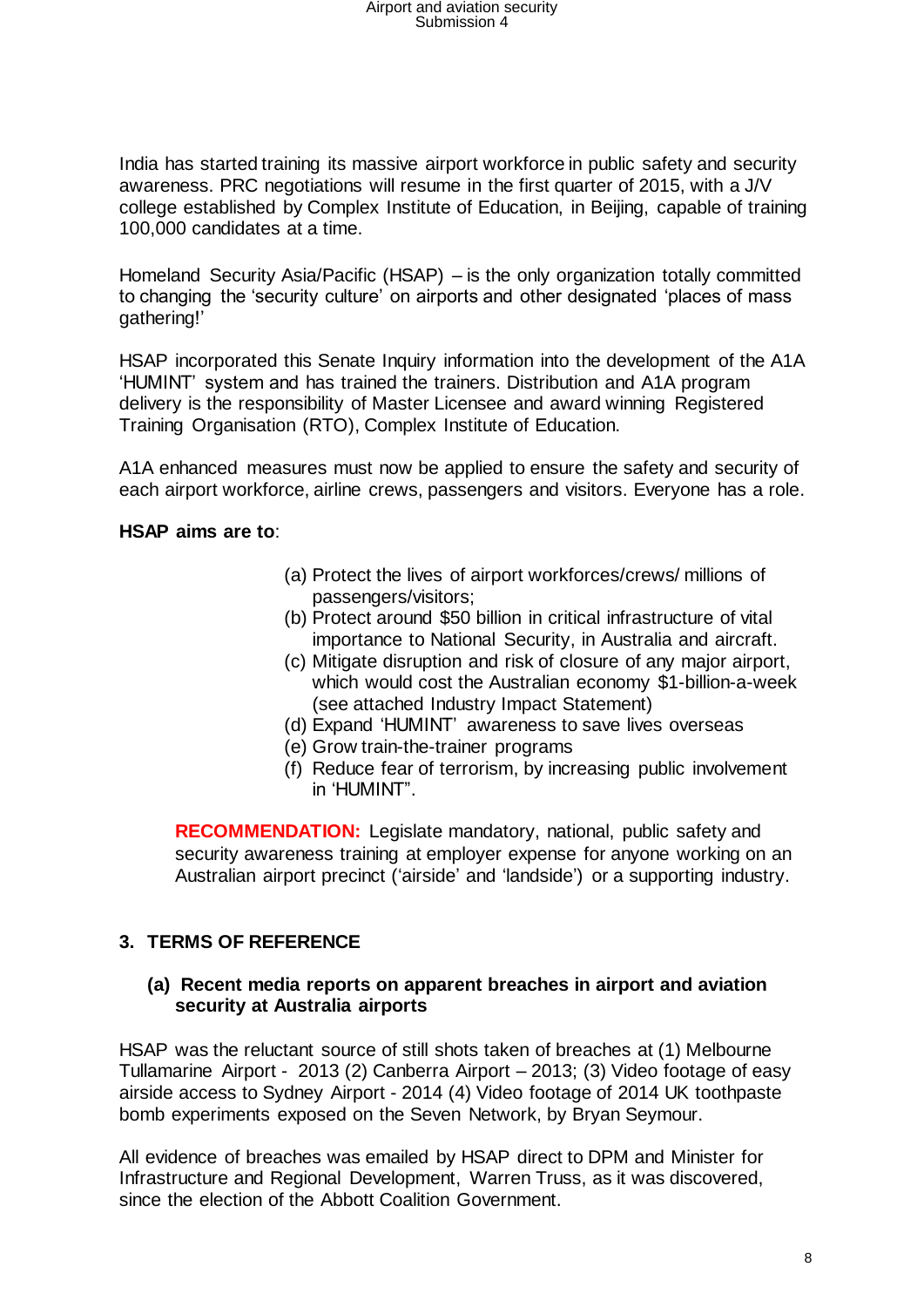Mr Truss has never responded to this disturbing material, or rectified any of the breaches over a 14 month period - but sources within his Department of Infrastructure advised HSAP the still and video evidence 'caused a stir'.

Mr Truss received the video footage of UK tooth paste bomb experiments, three days before Intelligence agencies caught up with this essential R & D work.

HSAP has been a regular commentator on airport and airline security on the Seven Network and Sky's 'Paul Murray Live'; CNN, ABC, SBS TEN and Nine; numerous newspapers/magazines/online sites, including talk back shows, here and abroad.

#### **(b) Consideration of responses to those reports from the Government, regulators, airports and key stakeholders and the adequacy of those responses**

All direct emails to the DPM were ignored by Mr Truss and the Department of Infrastructure and Regional Development. No follow up, or action was taken to rectify known breaches, indicating ignorance, indifference, a complete lack of concern for duty of care responsibilities and inability to respond or take action.

At the request of Foreign Minister, Julie Bishop; a letter on behalf of the Attorney General, George Brandis QC, dated 10 December 2014, was received by HSAP on 15 December 2014. This related to HSAP's G20 aviation security recommendations made on 20 January 2014 and copied to the AG! The letter, missed the point completely and merely listed Australia's security affiliations. It was totally inadequate. (HSAP took action to make its G20 submission available direct to US CT experts, prior to the Summit, after zero response from DPM Truss or AG Brandis).

No interest was expressed by the Australian Airports Association (AAA) whose members reportedly ceased reporting breaches, after Seven Network's Bryan Seymour revealed 300 security breaches in 2014, ahead of this Senate Inquiry. Airports can claim they do adhere to antiquated regulations which need updating Some airport owners have said **'***we'll only do what is compulsory'.* Compliance and auditing of measures is non-existent in many areas of the airport/airline industry, to the utter frustration of loyal, dedicated, hardworking Department of Infrastructure staff.

The last Labour Minister for Infrastructure, Anthony Albanese, burdened many smaller airports, owned by local councils with expensive scanners, but did not fund compliance visits by Office of Transport Security specialists. It is still possible to put an IED (Improvised Explosive Device) on an aircraft as air cargo, at a regional or rural airport, to be detonated on approach to/or over a capital city airport, or transhipped and uploaded to an international flight.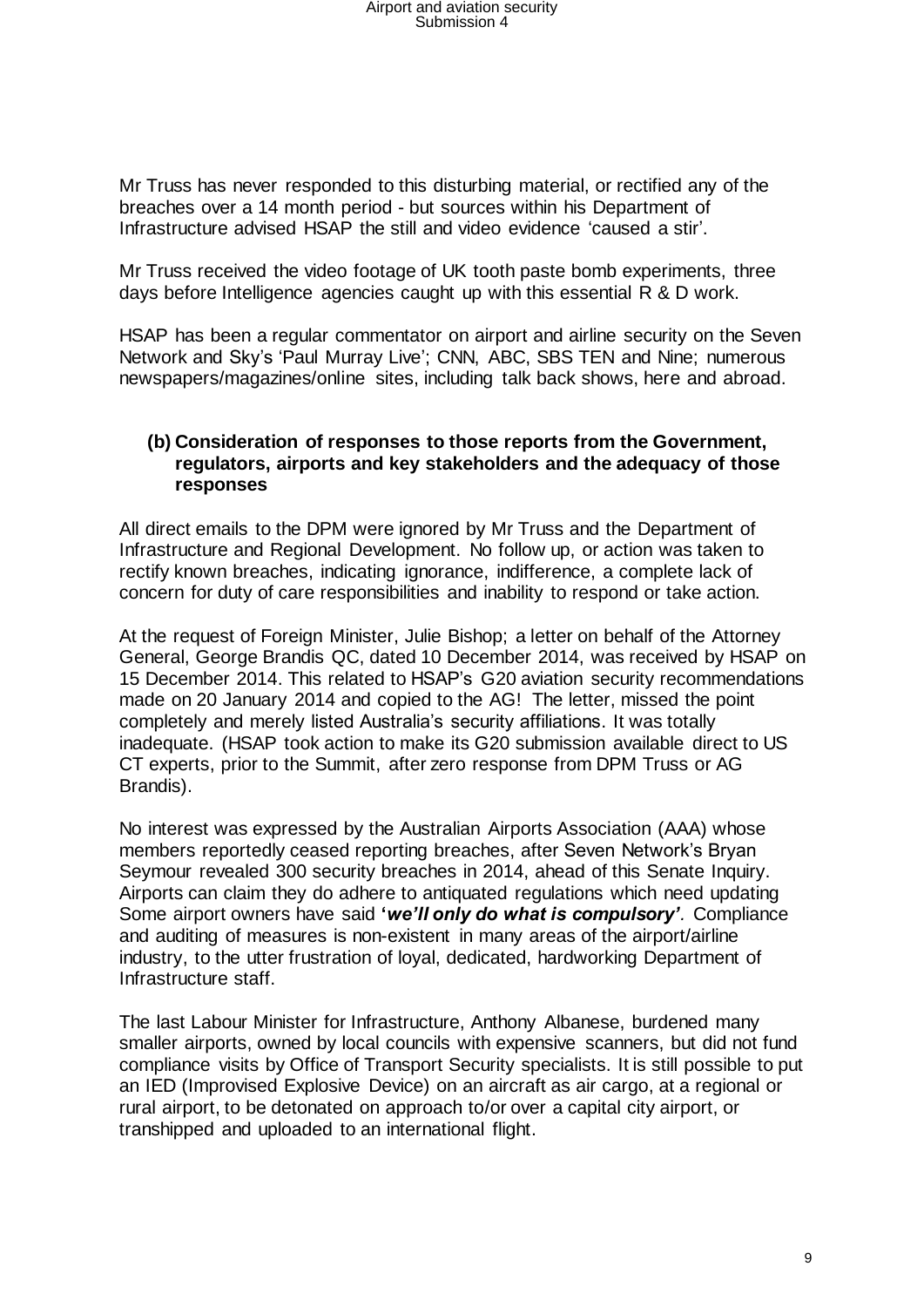#### **(c) Whether there are further measures that ought to be taken to enhance airport security and safety of the travelling public**

Walk onto any Australian airport and it becomes immediately obvious all security is stovepipe and few know what to do in a crisis, let alone a disaster, yet a mitigation alternative is available and can make a massive, immediate difference.

Airports have been able to ignore duty of care obligations for decades and only do the bare minimum to conform to outdated perimeter fencing originally designed to keep kangaroos, horses and cattle – not terrorists – off runways.

**RECOMMENDATION**: culverts, gravel pits, water drains or thick bushes/plants should be installed, alongside perimeter fencing on major airports, to prevent a vehicle from crashing through fences onto the 'airside' of airports. CCTV should also cover the fence line using hot screen technology.

Former CEO of the Australian Airports Association, Ken Keech, had decades of airline operational experience, before he retired in 2010. He told HSAP, "We all walk past this stuff (risks) every day, because they are so familiar to us), when given a copy of the draft A1A system in 2010. His successor, a professional administrator, has simply resisted the opportunity to improve security.

#### **PRIORITY ACTION REQUIRED – CT EXERCISES**

The need for regular CT exercises is important to assess response and capabilities. It is vital to have regular reviews of security capabilities and measures; and for auditing of such to be undertaken on all airports each year; and especially after new builds or construction. This must include a review of perimeter fencing on all capital city and major regional airports. Legislate for everyone working on an airport to undergo mandatory public safety and security awareness training and custodial sentences for executives who fail to carry out Government regulations relating to terminal evacuation exercises.

**RECOMMENDATION**: Annual audits of airport safety and security measures to be conducted. Exercises to be held annually, regarding the evacuation of airport terminals and response capability and effectiveness of response forces. These exercises should be held in different stages; (1) hold D*esk Top* exercises to practice callout and management and communication lines; (2) *Response Exercise- partial evacuation* to monitor communications, coordination and time frames and availability of required resources and (3) a full, annual, counter terrorist exercise over two days including media roles and coronial requirements. Funding should be provided for these exercises.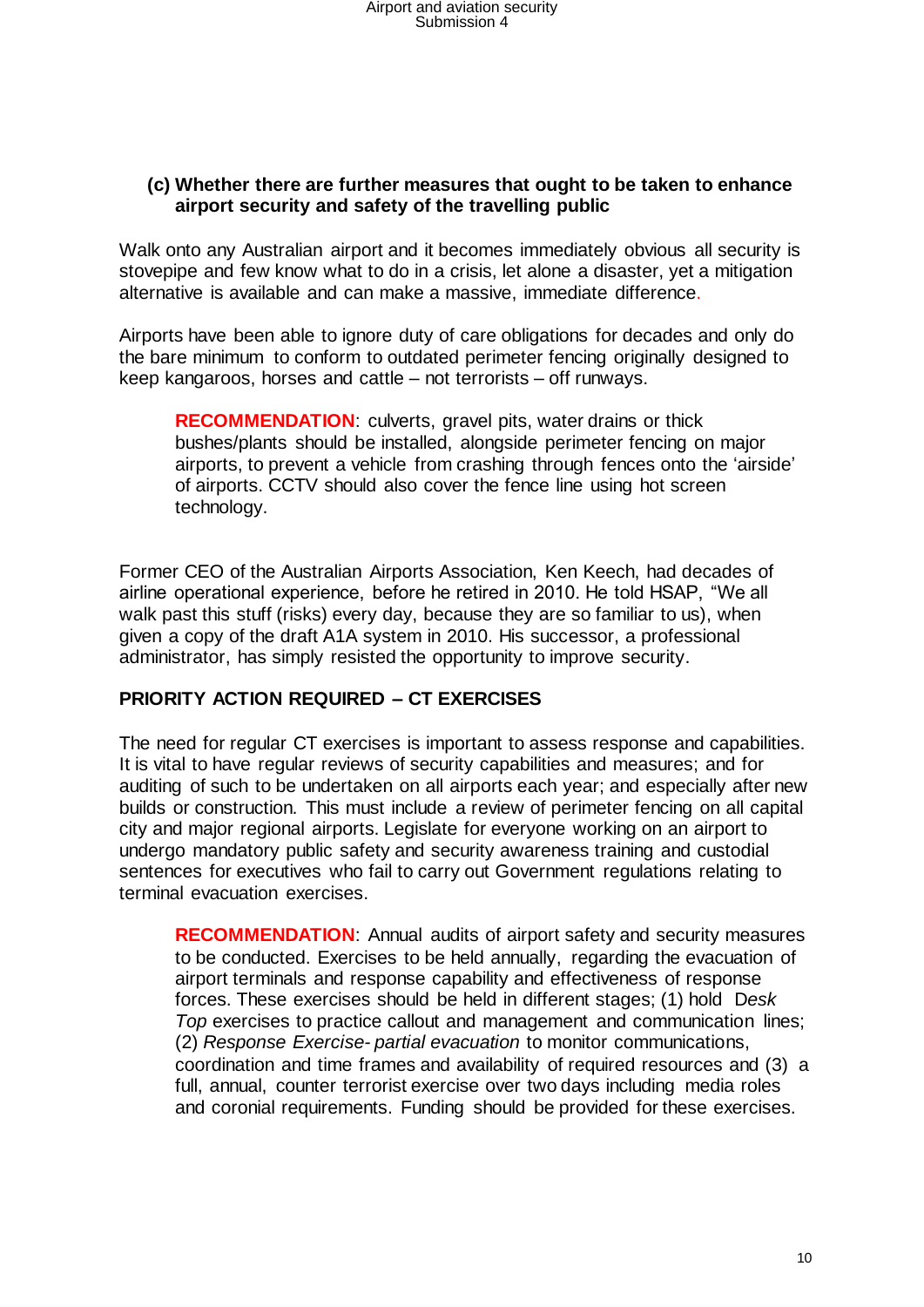#### **MANDATORY AIRPORT EVACUATION EXERCISES**

Major airports have been able to ignore Federal Government requirements to perform total evacuation exercises at least once a year; in line with mandatory evacuation exercises undertaken at Government facilities.

**RECOMMENDATION:** Legislate under the Terrorism Act, heavy fines and custodial sentences for executives responsible for failing to carry out mandated full scale airport evacuation exercises, coupled with necessary audits of effectiveness and existing training compliance for safety and security.

#### **TERRORIST HOT LINE EXPOSURE IN MEDIA- PUBLIC AWARENESS**

It is vital all Australians know and/or have access to this hotline number and for it to be displayed in work places. This is all part of public engagement in the reporting process of suspicious activities or unusual events. We all have a role in public safety and security. This is a recommendation in HSAP's A1A training package. This number is placed within newspapers irregularly, but not on front pages.

**RECOMMENDATION:** The National Security Hot Line Number 1800 123 400 to be placed on the front page of all daily newspapers, top right hand corner in a small 'scissor cut out box'. This will encourage readers to cut the number out and place it in a wallet, handbag, near a workplace telephone, on fridges and enter it into all mobile phones, ready for use.

#### **AFP COMMAND CENTRES FUNDING**

The current Abbott Government policy of allocating hundreds of millions of dollars to buy more technology and finance additional AFP activity is a repeat of the Rudd/Gillard/Rudd 'big dollar' initiatives. This knee jerk spending is used as a fast political fix, aimed at convincing voters action has been taken, during a Government drought of new ideas/initiatives and to maximise 'positive' media coverage.

The Gillard Government established AFP command centres on Canberra airport, (which has limited flights) and Brisbane airport, at a cost of \$25 million each. Labor Minister for Infrastructure, Anthony Albanese planned to roll out more AFP centres at \$25 million each, on all other capital city airports, in the misguided belief more police and guns are the solution to terrorism.

**RECOMMENDATION:** Assistant Treasurer, Josh Freudenberg, revisit AFP funding and viability/justification for building more AFP airport command centres.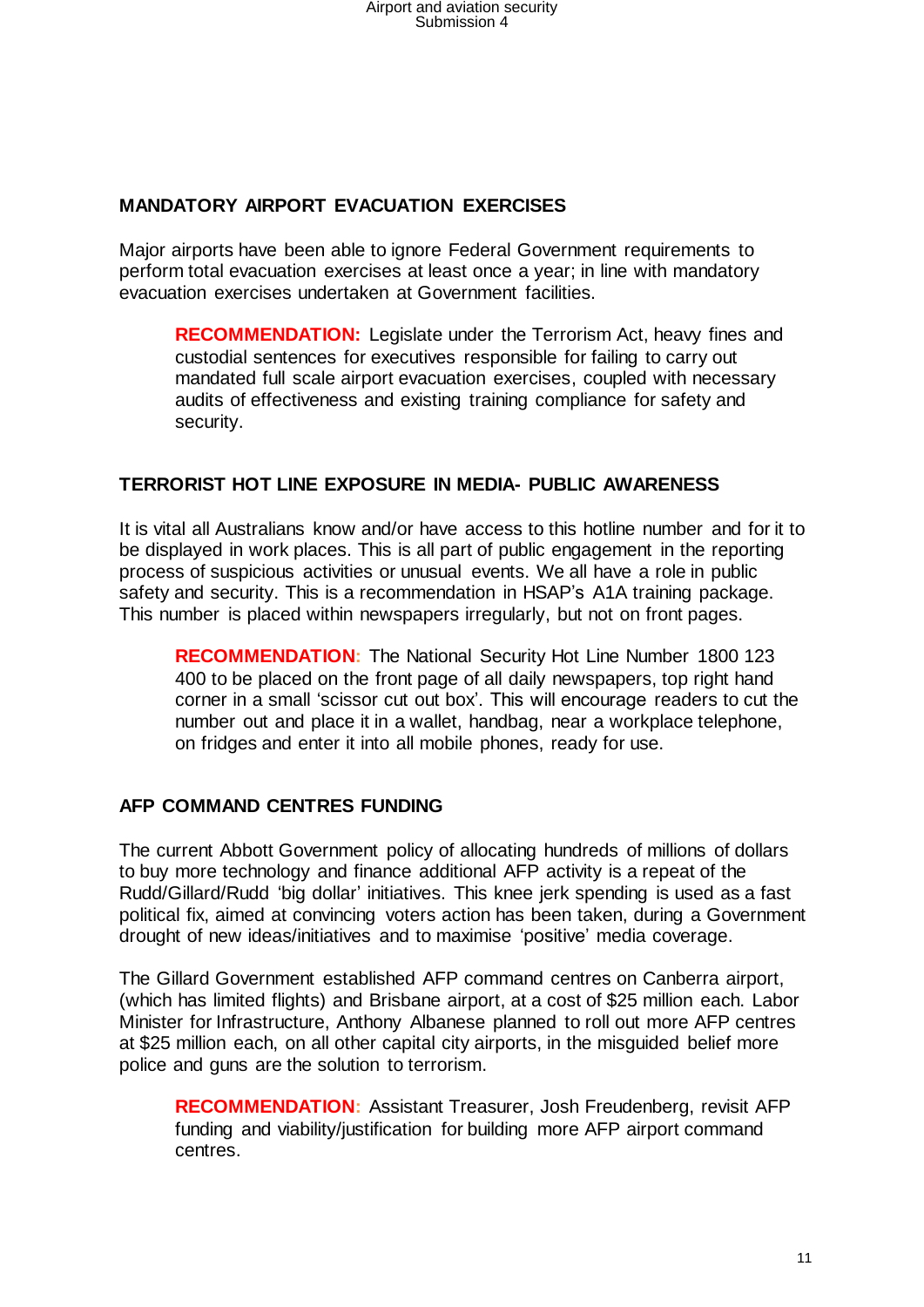#### **IDENTIFICATION DOCUMENTATION, CONTROL ORDER, INSIDER THREAT**

To assist with identification confirmation of people at airports, including arriving and departing passengers, it is important not to rely on just one form of identification being used, e.g. passports. Other documentation is needed to avoid unlawful activity.

**RECOMMENDATION:** Police on airports, and/or airport security staff should be authorised to seek two forms of identification from people at airports. One a passport and the second a driver's licence or other photo ID. If this is impossible other documents could be used, which match the name and photo on the passport, with the face of the person being questioned. Police should be able to ask any person on an airport offering a driver's license as ID, for the registration number of the vehicle they arrived in and/or a description of the vehicle they travelled in. Signs should be installed at airports advising this action may occur randomly.

People passing through Customs and Immigration should be able to show two forms of photo identification.

Control Orders should include statements restricting unauthorised suspicious/persons of interest, from visiting defined places such as airports, making it obligatory for them to consult and advise police of their intentions.

The 'Insider Threat' is huge on airports! Police should be authorised to conduct random ASIC pass holder checks, to confirm the identity of anyone in possession of one, on any airport.at any time.

#### **CCTV SYSTEMS AT AIRPORTS AND IN ADJOINING CAR PARKS**

History shows most terrorists, even a 'lone wolf' attacker, will conduct one or two reconnaissance missions, to assess a target, some time prior to an event or incident. This planning enables them to maximise the impact and disruption they intend to cause and may enable them to plan an exit route. It is known police seek and use CCTV footage to address prior activities leading up to an event and also in coronial investigations. This information often assists in identifying other persons who may also have been involved in the preplanning stage, of a terrorist attack.

**RECOMMENDATION:** The hard drive and recording capabilities of all major airport CCTV systems, (especially airside), be enlarged to enable three months storage of recorded history, before being over written.

#### **EXPERT CONDEMNATION OF DEPENDENCE ON TECHNOLOGY**

More technology sounds good and acts as a placebo, providing the public with a false sense of security! However, technology only ever consists of a variety of tools dependent on humans to guide performance towards optimum capability.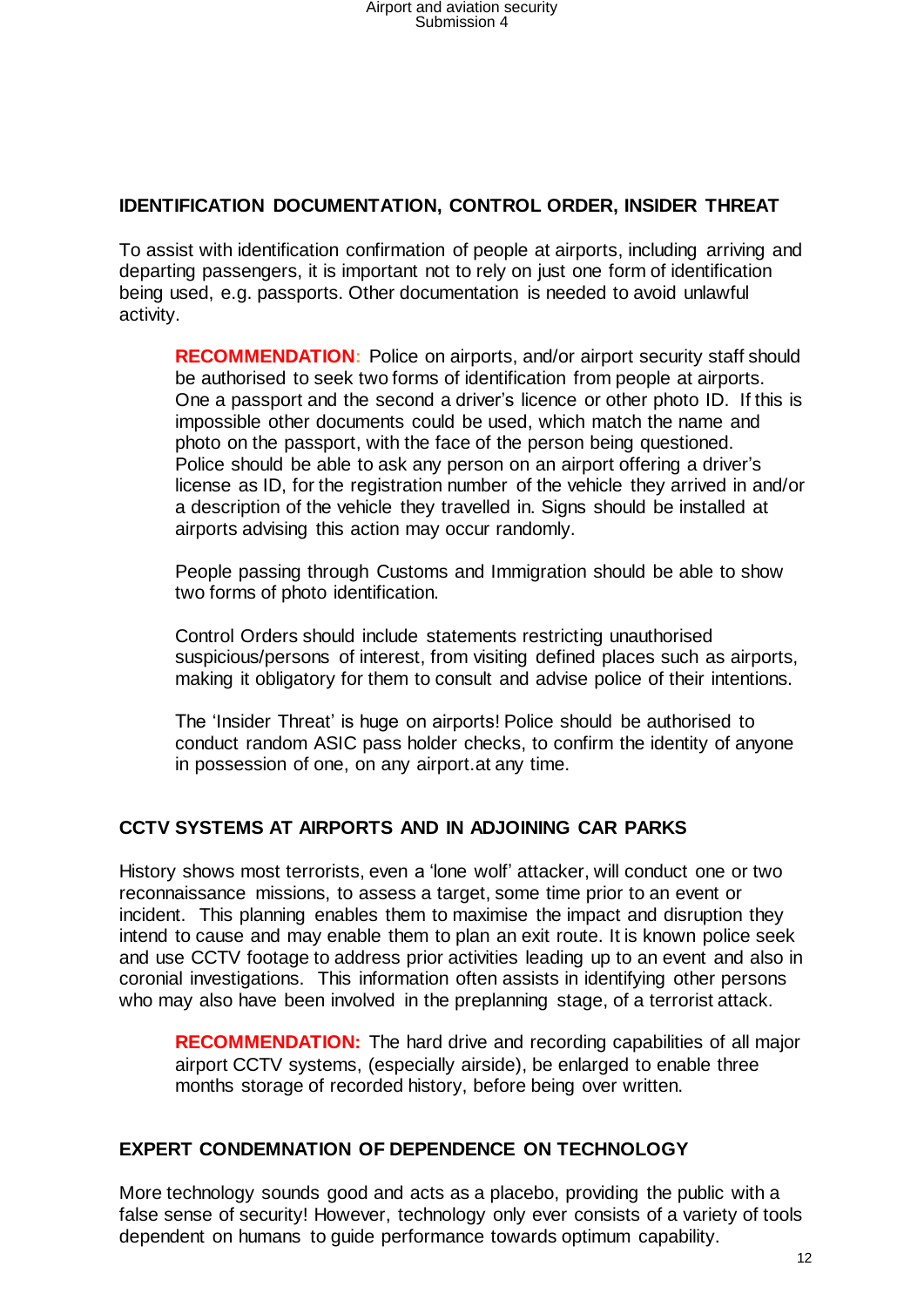Technology is most useful during a catastrophic event and/or for the ensuing coronial investigation – but is never a mitigation miracle.

Two of America's top counter terrorism experts, John Miller, ex NYPD, LAPD and US Office of National Security Intelligence (CIA) and Tomer Benito, ex Israeli Special Forces, are vocal critics of heavy dependence on technology.

Exclusive video interviews, undertaken by Australian security media guru, Chris Cubbage, with John Miller and Tomer Benito, can be accessed on his 'Australian Security News' website. Perth based, Chris Cubbage is highly respected in law enforcement and intelligence circles and previously with WA Police, the Australian Crime Commission and Edith Cowan University.

**HSAP** has financed and invested seven years into the R & D needed to deliver a world first system to help protect everyone. This includes those 'landside', from cleaners, to check-in staff, foreign exchange tellers, car rental clerks and fast food workers. Cleaners observe more happenings than anyone else on an airport!

All airport 'airside' workers, from ramp operators and baggage handlers, to refuelers, caterers, tug drivers, engineers and air traffic controllers are at high risk, because of the nature of their work. They are acutely aware ASIC pass abuse, is a daily occurrence, enabling unauthorised people access to the tarmac and maintenance facilities. They all need to be trained in how to identify risks. The HSAP A1A training package is ready to be rolled out Australia wide.

#### **COMMENTS FROM AIRPORT STAFF - INTRODUCTION TO AVSEC-1-ALERTTM**

Complex Institute of Education, the benchmark in airport public safety and security training, can demonstrate an introduction to the A1A system during this Senate Inquiry hearings, or at its Melbourne CBD headquarters.

Qantas and Virgin Airline candidates were shocked and angry when exposed during A1A system training, to risks they never knew existed at MEL/SYD airports. They asked *"how come we didn't know this information"?*

#### **DEFINING RESPONSIBILITY FOR AIPORT SECURITY**

Since privatisation, airport owners have relied on securing a Federal Government bailout, should a crisis or catastrophe occur on any Australian airport. A financial rescue may happen if disaster strikes, but airport owners will almost certainly be billed back, by the Federal Government for the cost of dealing with a major crisis.

The US Government has statutory limitations on when financial assistance can be provided to facilities which experience major terrorist attacks. Airport owners need to be made aware they have responsibility to ensure best practice for safety and security on airports.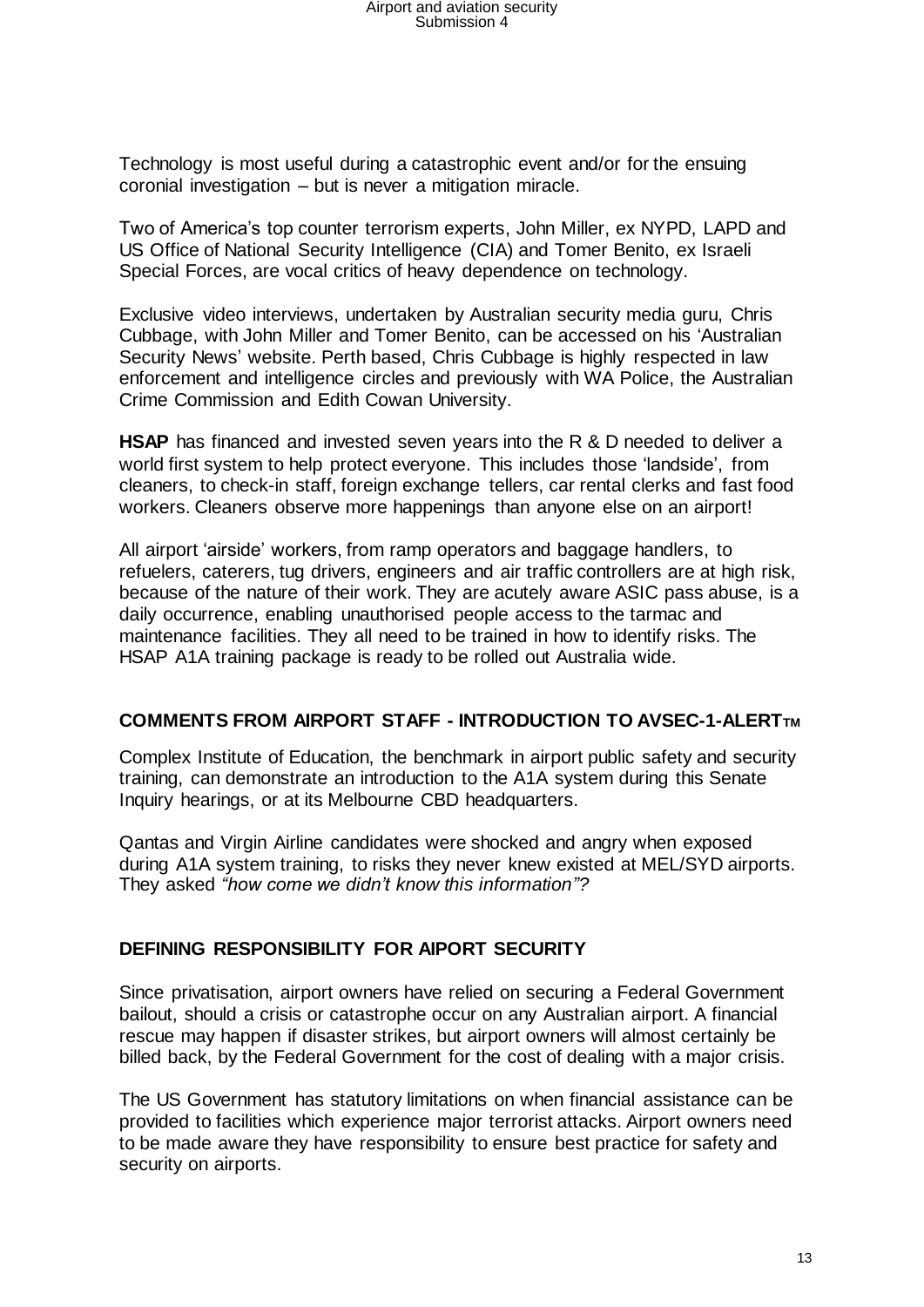Australian airport critical infrastructure worth in the region of \$50-billion is unprotected from terrorist attack or malicious acts. The Federal Government is well aware closure of any capital city airport, following a serious or mass casualty event, would cost the economy **one billion dollars a week.**

**RECOMMENDATION:** Legislate heavy fines and mandatory custodial sentences for anyone or company failing to meet duty of care obligations on airports and/or responsible for providing adequate safety and security to protect people and airport critical infrastructure.

#### **RISKS ASSOCIATED WITH SLACK 'SECURITY CULTURE'**

HSAP can demonstrate to the Inquiry video footage of airline staff 'piggy backing' into secure areas, which is rampant practice on Australian airports and an example of slack 'security culture' which is unmonitored; unaudited and requiring further ongoing workforce training. There are no threat level advisory boards for the national airport workforce to check before starting a shift.

#### **CONCEALED WEAPONS**

HSAP can show this Senate Inquiry footage of a four-shot mobile phone, which bypasses security scanners. Other concealable items which can also make it into airports, Parliament House, Canberra and other designated 'Places of Mass Gathering' critical infrastructure sites, can be revealed.

#### **PARLIAMENTARIANS AT HIGH RISK IN VIP AIRLINE LOUNGES**

Parliamentarians seem to be oblivious to the many risks associated with VIP invitation-only airline lounges, which are high value soft targets for terrorists, or the deranged and easily accessible facilities aka 'listening posts'. Politicians are isolated by red carpet treatment and are not exposed to normal, terminal activity. VIP lounges create the same false sense of security for Parliamentarians, as is the norm, on entering Parliament House Canberra. All guests should memorize the location of exits and develop an alternate evacuation strategy. AFP presence on airports is designed to establish a 'perception of security'; and will not deter a calm, suicide bomber. There is no immunity from terrorism, regardless of status.

**RECOMMENDATION:** Advise Federal and State Parliamentarians to exercise extreme caution when using VIP invitation-only airline lounges, which are not safe havens from terrorists or hostage takers.

#### **TOOTHPASTE BOMBS**

Plastic explosives remain undetectable and can bypass airport scanners, or consigned as freight. Scientists are working non-stop to find a solution. HSAP can show the Inquiry footage of 'toothpaste' bomb experiments used to blow up a car in the UK, carried out by specialist bomb expert colleagues. IED's can be placed in aircraft holds, under seats of unattended aircraft, in air-cargo satchels or, carried on a flight by a passenger. The front page warning in the *Australian* on Monday 12 January 2015, "Europe braces for new wave of terror attacks", should garner the interest of Federal Cabinet Ministers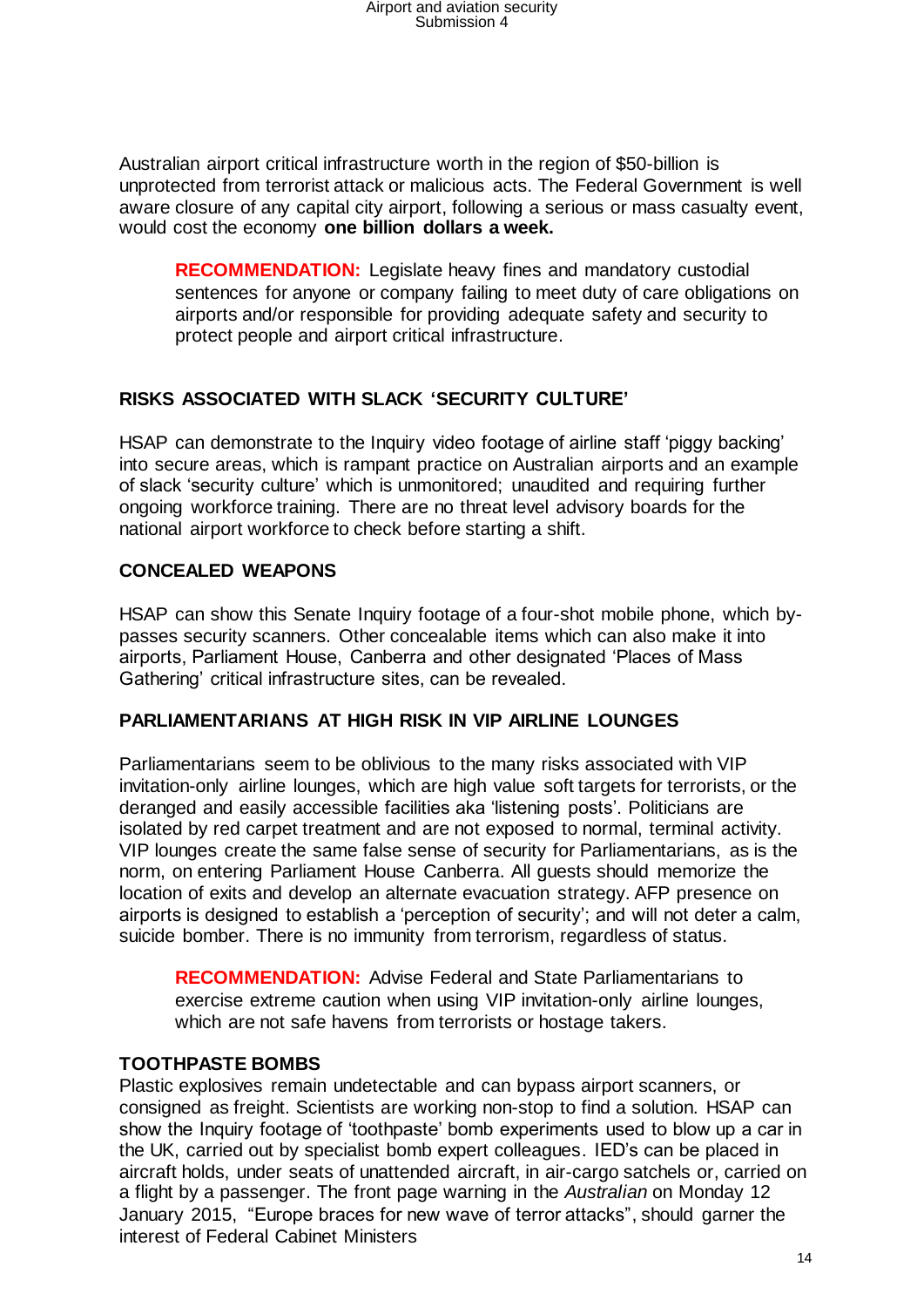#### **AIRPORT TERMINALS - TAXI SUICIDE BOMBS**

.

As many as 12-14 men rent and drive on one taxi authority. Most are from South Asian and African nations. During 9/11 Muslim taxi drivers on Sydney airport ranks, were videotaped punching the air and cheering. They are still here and with others constitute a serious risk, as it is simple to convert a taxi into a suicide bomb and drive it into a terminal.

**RECOMMENDATION**: Taxi ranks should be removed from the front of airport terminals and entrance doors. Install demountable bollards to prevent vehicle access to terminals. Introduce ASIC style ASIO vetting and ID cards to all capital city taxi drivers who frequent the main airports. . Undertake regular, random, joint Police/Centrelink/Transport Authority raids on airport taxi holding yards prior to peak flight arrivals. Strip licences and Centrelink cards from drivers illegally behind the wheel of a cab. Introduce tough mandatory penalties for offenders.

#### **FLAWS IN ELECTRONIC PROFILING AT SYD/MEL AIRPORTS**

The appointment of a total of 80 Counter Terrorism Officers (Profilers) at SYD/MEL Airports, has resulted in the identification of a few high risk passengers. Some were prevented from flying out of Australia, to fight in Syria and Iraq. Twenty to forty Australians have already returned from this region.

Not all Islamic extremists fit the stereotype culling, used to single out bearded men of Middle Eastern appearance. The clean shaven, red haired, Western Sydney teenager, who ended up denouncing Australia in ISIS propaganda videos, uploaded on social media from Syria, would probably have been missed by profiling technology.

The total of 80 profilers, when broken down into two shifts a day at MEL/SYD, translates to a maximum of 20 on duty at a time on either airport and less, when rostered days off, sick days and holidays are factored in. This additional resource is a tool, not a solution. We must never forget people wishing to cause harm; plan and often conduct recognisance missions of an area, prior to an attack. Weapons are easily obtained on the streets for a fee. Resources are available to terrorists. The threat is real, as terrorists now have the intent and the capability to strike.

#### **RANDOM BAG SEARCHES AND IDENTIFICATION AT AIRPORTS**

On 13 January 2015 the US Department of Homeland Security announced a review of new anti-terror measures in response to recent attacks in Paris. These include increased security at airports including random bag searches.

**RECOMMENDATION**: Police be empowered to conduct random bag searches on airports. Signs to be installed notifying passengers and visitors motorcycle helmets, balaclavas or facial covering are not permitted in airport terminals.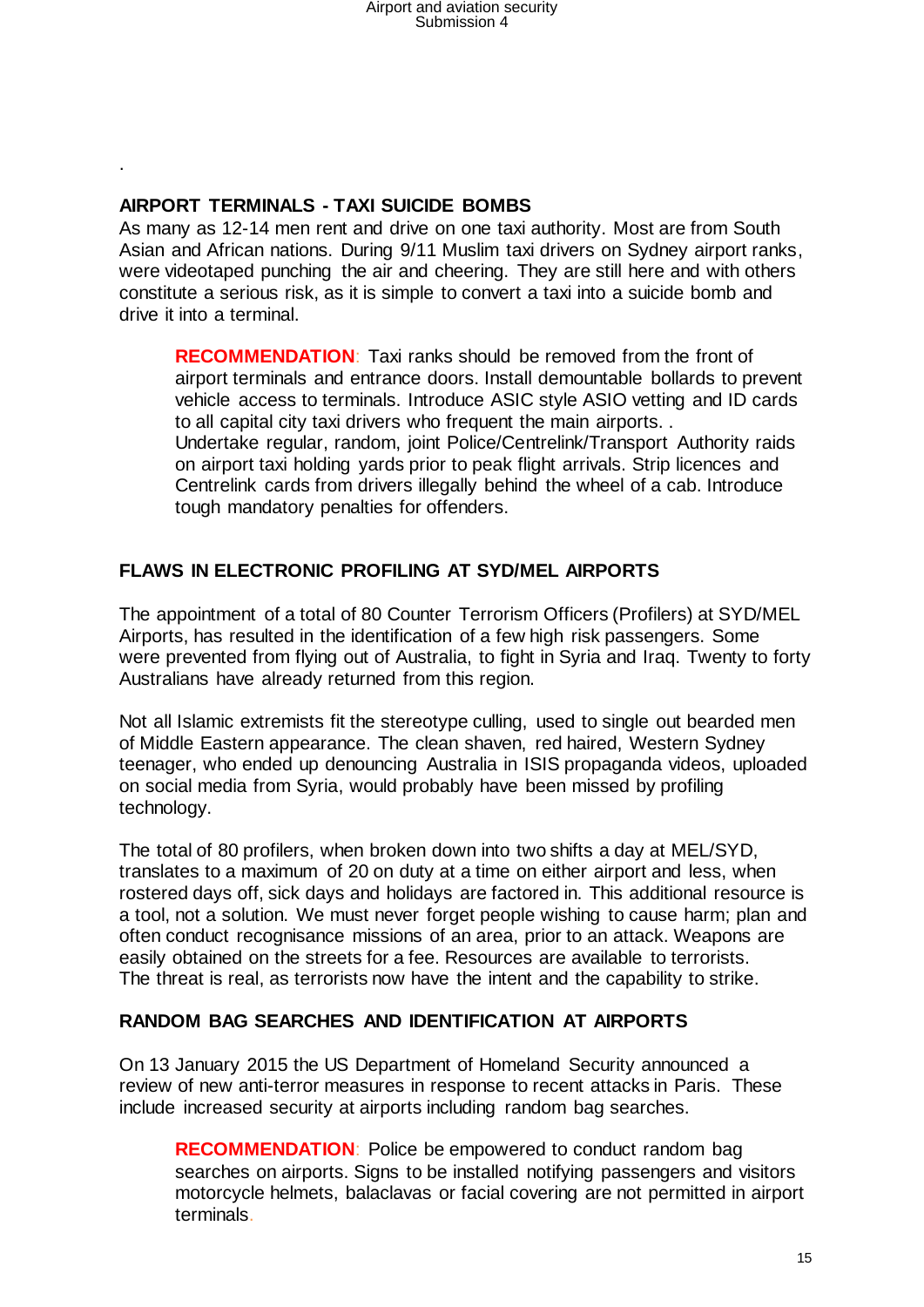#### **RISKS ASSOCIATED WITH VIRTUAL FLIGHT TRAINING PACKAGES**

Anyone can learn the basics of flying a commercial airliner, using a \$50 virtual flight training computer package. Thousands do this daily as a hobby to familiarise themselves with cockpit and flight procedures. HSAP can demonstrate to this Senate Inquiry a Dash-8 virtual dual attack on Sydney Tower and the Sydney Opera House. It takes just two minutes and 14 switches to get a fully refuelled Dash-8, rolling from a Qantas holding area, known as the pond, at Sydney Airport, onto a taxiway for take-off on a suicide mission, which would incinerate five city blocks.

Threats have been made in the past to fly a Dash-8 into the MCG on Grand Final day. Refuelled Dash-8 and other commuter aircraft sit, often unlocked and unguarded overnight on regional airports Australia-wide. These include Wide Bay, Queensland, local airport for DPM Warren Truss; and Tamworth, NSW, home airport for fellow Minister, Barnaby Joyce.

**RECOMMENDATION**: All applicants for pilot training in Australia be required to undergo annual Police, ASIO, mental health checks, submit a medical report and provide the Police with two signed character references.

#### **IT SECUIRTY ON AIRPORTS AND FOR AIRTRAFFIC**

As we are well aware, denial of service attacks do occur on major infrastructure facilities. It is important computer security on all critical control and communications systems, used with regard to aircraft management on all airports - especially Australia's main airports - must be audited annually.

**RECOMMENDATION:** Updating of all firewalls on airport and air traffic systems. Annual change of all passwords including access doors. When staff resign or leave - all relevant passwords need to be changed and building keys, swipe cards returned on departure.

#### **INSURANCE LIABILITY**

Prevention is far more cost effective than incident response. It covers all impacts – loss of life, political, economic/GDP, social, replacements, investigations and Royal Commissions.

If the Martin Place fatal siege, in December 2014, is designated an act of terrorism, insurers will need to address responsibility, liability and compensation, with the Federal Government, which can treat terrorism differently to other claims.

When a major incident, catastrophe or mass casualty attack occurs on an airport, liability will be the responsibility of the private owners/operators - not the Federal Government, as widely misunderstood by most in the airport/aviation sector.

The immediate priority of an insurer will be to establish blame/responsibility and whether or not **all 'known'** security measures were in place, on an airport.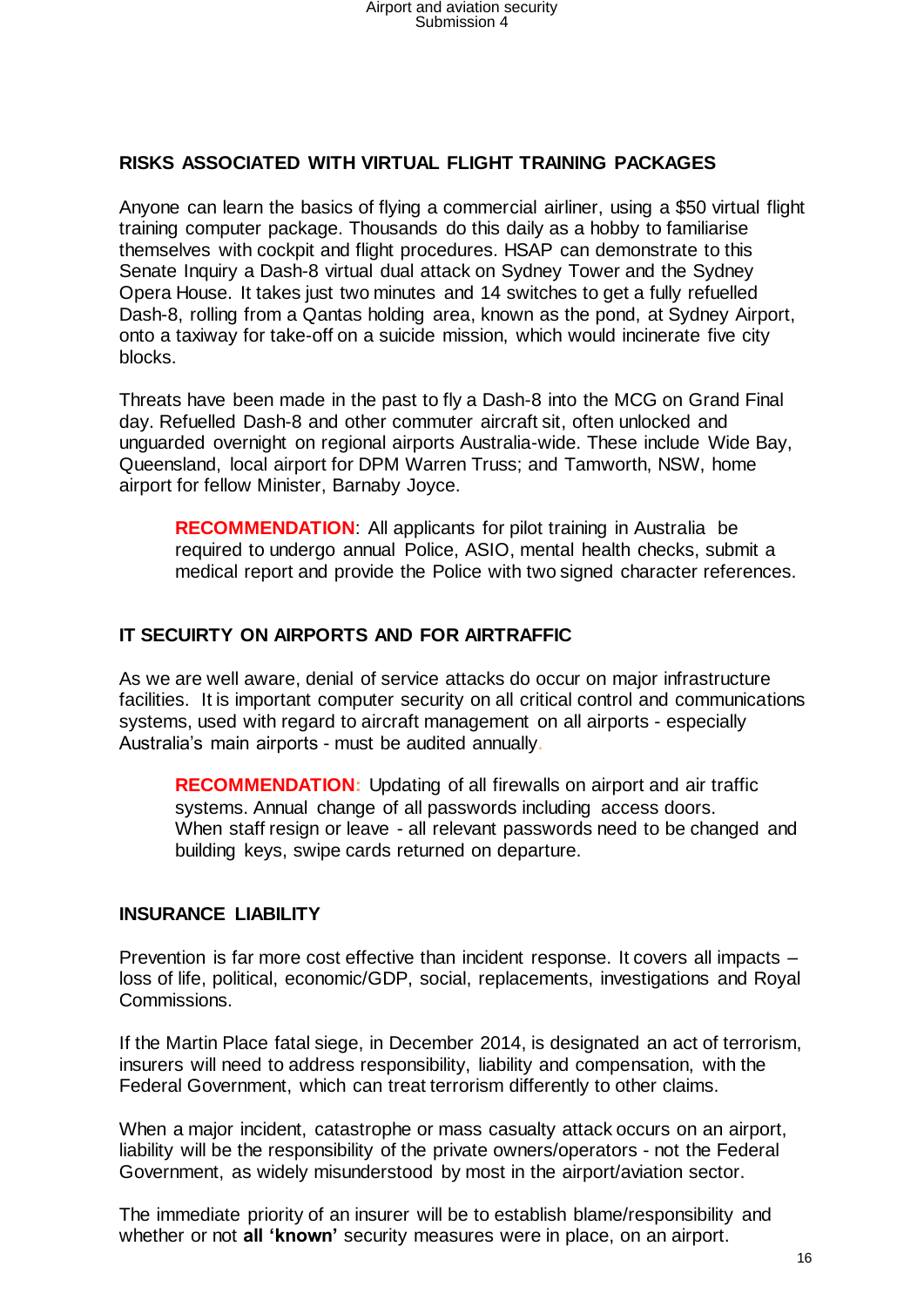Currently, airports face the possibility of insurance policies being negated, if they have not done all possible to mitigate risk to lives, infrastructure and airline fleets, as first advised to the Australian Airports Association in 2010.

HSAP is a field operations and strategic planning organisation. Its five key Australian decision makers have accrued more than 120 years of collective experience in the security/intelligence, law enforcement, crisis management/CRISISCOM, public safety, aviation and security training sectors. They are frequently called upon for comment as experts in their fields, by the Australian media, CNN and other credible news services.

#### **(d) Findings of, and responses to, reports undertaken into airport security issues since 2000**

#### **2005 WHEELER INQUIRY**

Many of the three-year Wheeler Inquiry recommendations were never implemented by the Howard/Rudd/Gillard/Rudd/Abbott Governments and are now nine years old. When HSAP Director of Strategic Alliances, Michael Roach, introduced himself to DPM Warren Truss, on the Sunshine Coast in 2014 to explain the benefits of A1A, Mr Truss switched the conversation to his role in the 2005 Wheeler Inquiry.

The DPM did not grasp the difference between physical security recommendations made in the Wheeler Inquiry and 'HUMINT' capabilities.

#### **2012 SENATE RURAL & REGIONAL AFFAIRS & TRANSPORT LEGISLATION COMMITTEE - AVIATION TRANSPORT SECURITY (SCREENING) BILL 2012 PROVISIONS**

A number of HSAP security recommendations submitted to this earlier Senate Inquiry were adopted in the Report, but not implemented on airports. (See copy attached with recommendations).

#### **CONCLUSION**

The Federal Government is virtually out of time to legislate to provide hefty penalties for airports/airlines, which fail to adhere to public safety and security requirements and breaches of duty of care responsibilities.

Australia's counter-insurgency expert and advisor to US President Barack Obama, US DHS and CIA, David Kilcullen**,** recently warned on the Seven Network, a terrorist attack on Australian soil, was a 100 per cent certainty. This has occurred.

Sadly, the Lindt chocolate café tragedy is likely to be a precursor to something far better planned and likely to be much more deadly and destructive. A raid by gun men as occurred in Paris on 7 January 2015, is just one example, of what the West can expect. The fact, stated in the Australia on 12 January 2015, Police are now monitoring 15 people of interest, just in Sydney, is sobering.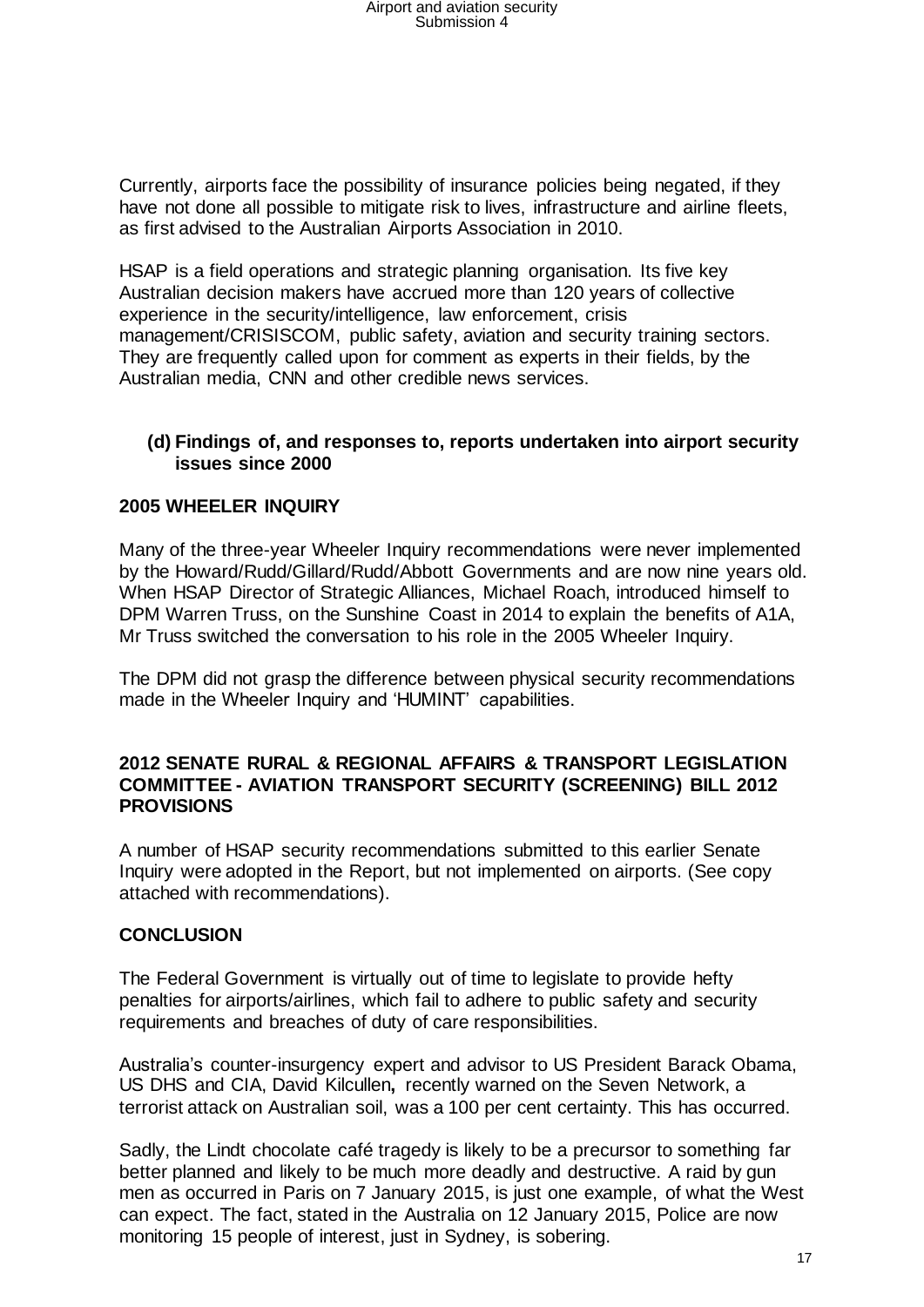Australia's hefty reliance on technology and a tactical response capability is not enough to mitigate risk on airports and other designated 'Places of Mass Gathering". **One missing component is 'HUMINT', engagement of all who work on airports.** The window of opportunity to plug major holes in airport security, train and engage the national airport workforce, is almost over.

Our Founder of the Federation's catchcry needs to be reapplied; One Nation One People - to create one fully engaged strategy, using all existing resources, for one total effective solution to protect the public.

Threat is defined as **intent and capability**. Those wishing to cause us fear, harm, or disrupt our way of life now have the commitment and resources to succeed. The Government must increase its resolve and capability to enhance safety and security for its people.

Yours faithfully,

Roger Henning **Michael Roach** CEO - Director Global Operations Director- Strategic Alliances Security Systems Developer Security Systems Developer.

#### **See attached:**

- 1) A1A Training course outline.
- 2) Detailed Incident Report issued.
- 3) Copy of Staff key telephone contact sheet for use at place of work.
- 4) Aviation Industry Impact Statement.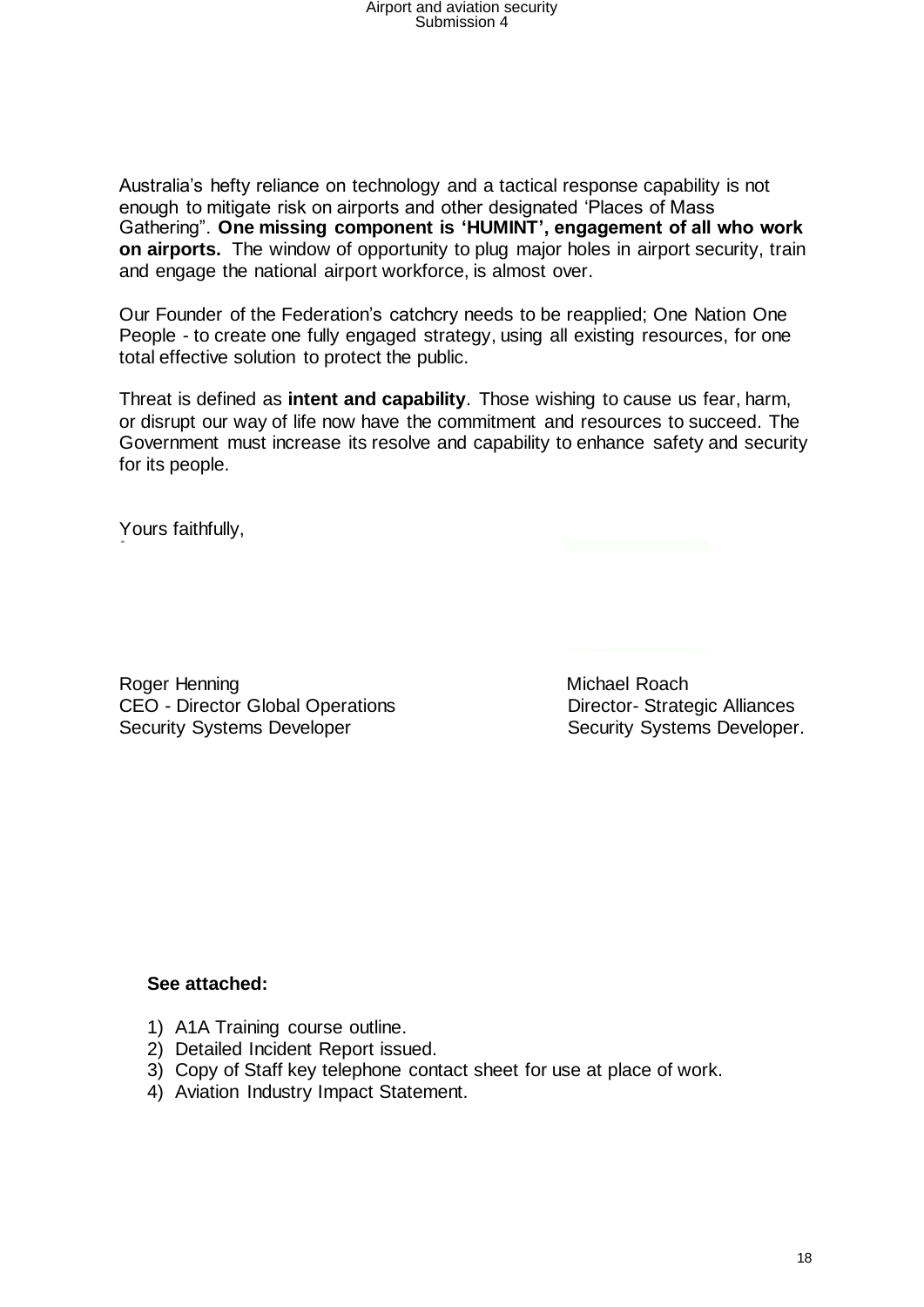





# Student Training Resource

| <b>Student Name</b>  |  |
|----------------------|--|
| <b>Course Date/s</b> |  |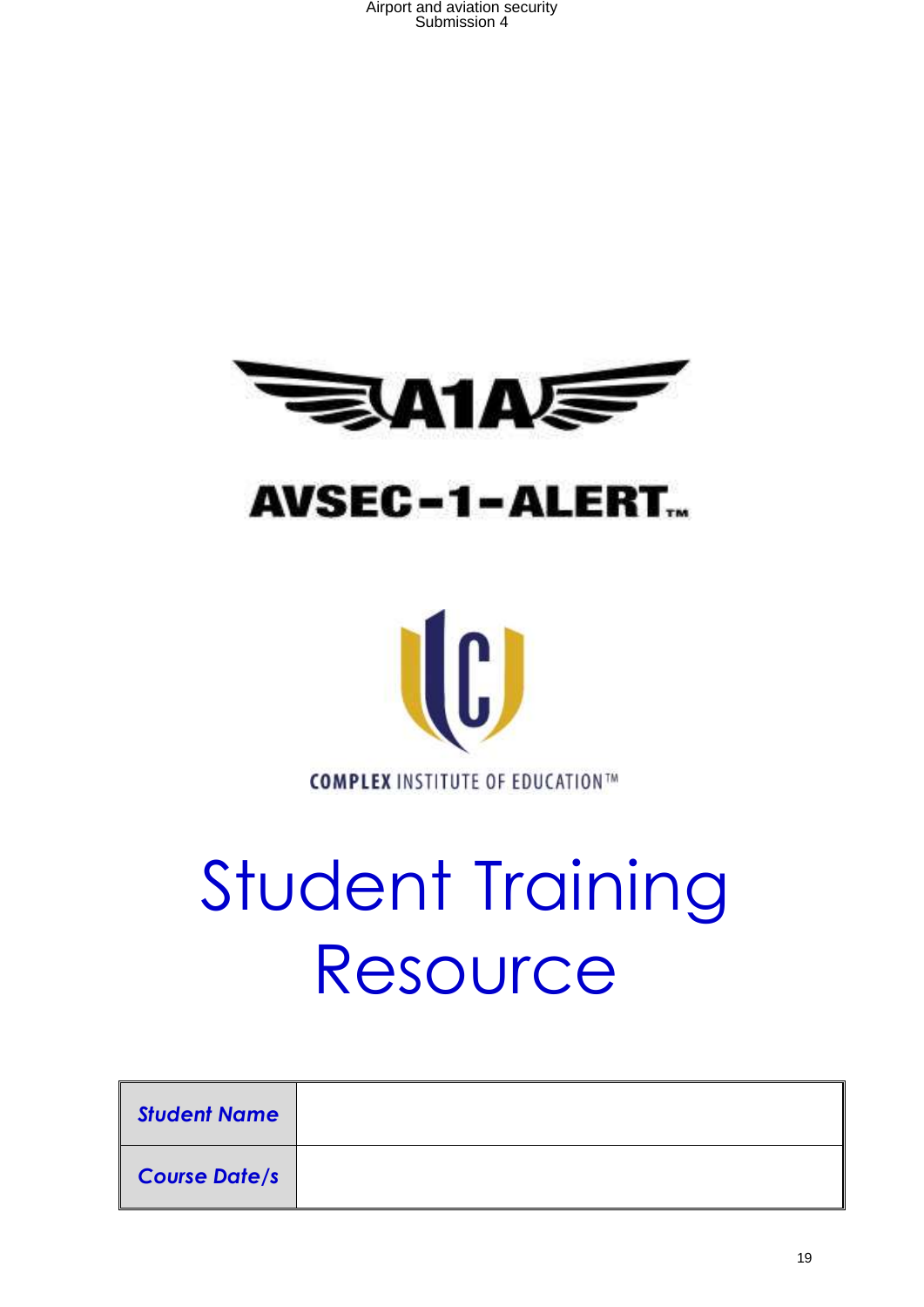AVSEC-1-ALERT TM training is only available exclusively through Complex Institute of Education and can be contacted on 1800 441 677. This Airport Public safety and Security training course for Airport staff can be delivered Face to Face and or via e-learning in 161 languages.

#### **Outline of HSAP A1A HUMINT employee Training Couse for Airports.**



"The public can place a high level of trust knowing the entire work force is committed to providing safety and security".





#### **"The following work has been reproduced under licence and/or agreement:**

This work is copyrighted. Apart from any use permitted under the Copyright Act 1968, no part may be reproduced by any process without prior written permission from Complex Institute of Education. Complex Institute of Education nor the developers of the AVSEC-1-ALERTM program give warranty nor accept any liability in relation to the content of this work.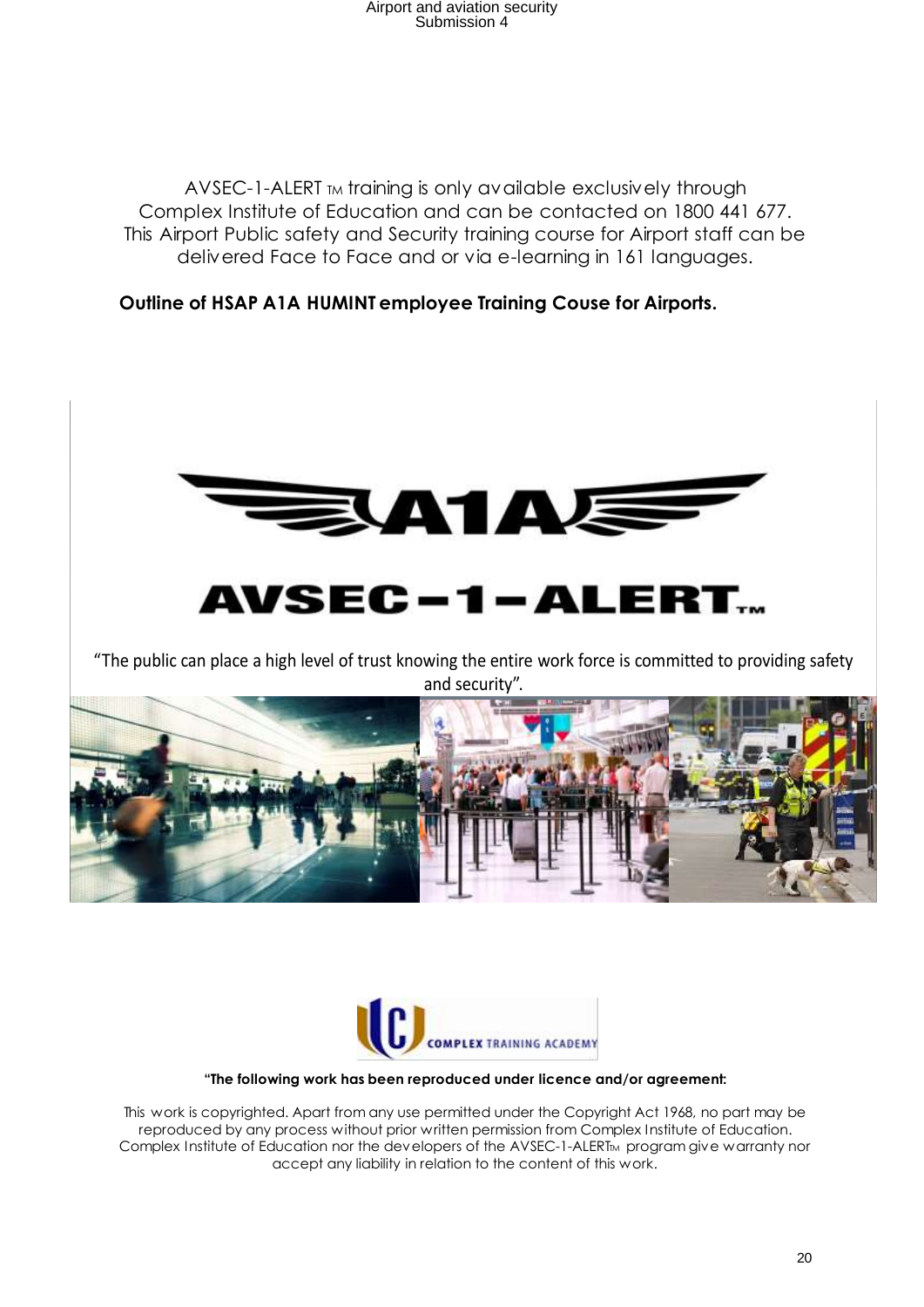## About this course - Its a Culture change on Airports!

Through a complete cultural change, AVSEC -1-ALERT<sub>m</sub> (A1A ) will;

- Provide airport owners, operators and contractors with the first low cost totally integrated approach to airport safety and security.
- " Enhance safety and security across the entire airport precinct.
- " Help protect the wellbeing and lives of all airport workforce, visitors and passengers.
- " Enable rapid identification and early reporting of all risks on the total precinct.
- " Reduce theft, malicious damage, criminal activates.
- Empower the entire workforce giving them a role in making the workplace safer and secure.
- Increase "eyes and ears" capability and provide greater vigilance by making safety and security No #1.

# **TODAYS AIRPORTS HAVE CHANGED**

Airports today are:

- Infrastructure, Freight, Cargo, Mining hubs.
- Places of mass gatherings.
- Financial, employment, Transport Centres.
- $\blacksquare$ Main asset centres, over \$2 Billion in assets.
- Support the Countries GDP and economy. Close one for one week could cripple the Economy, huge impact on jobs, Country and reputation.



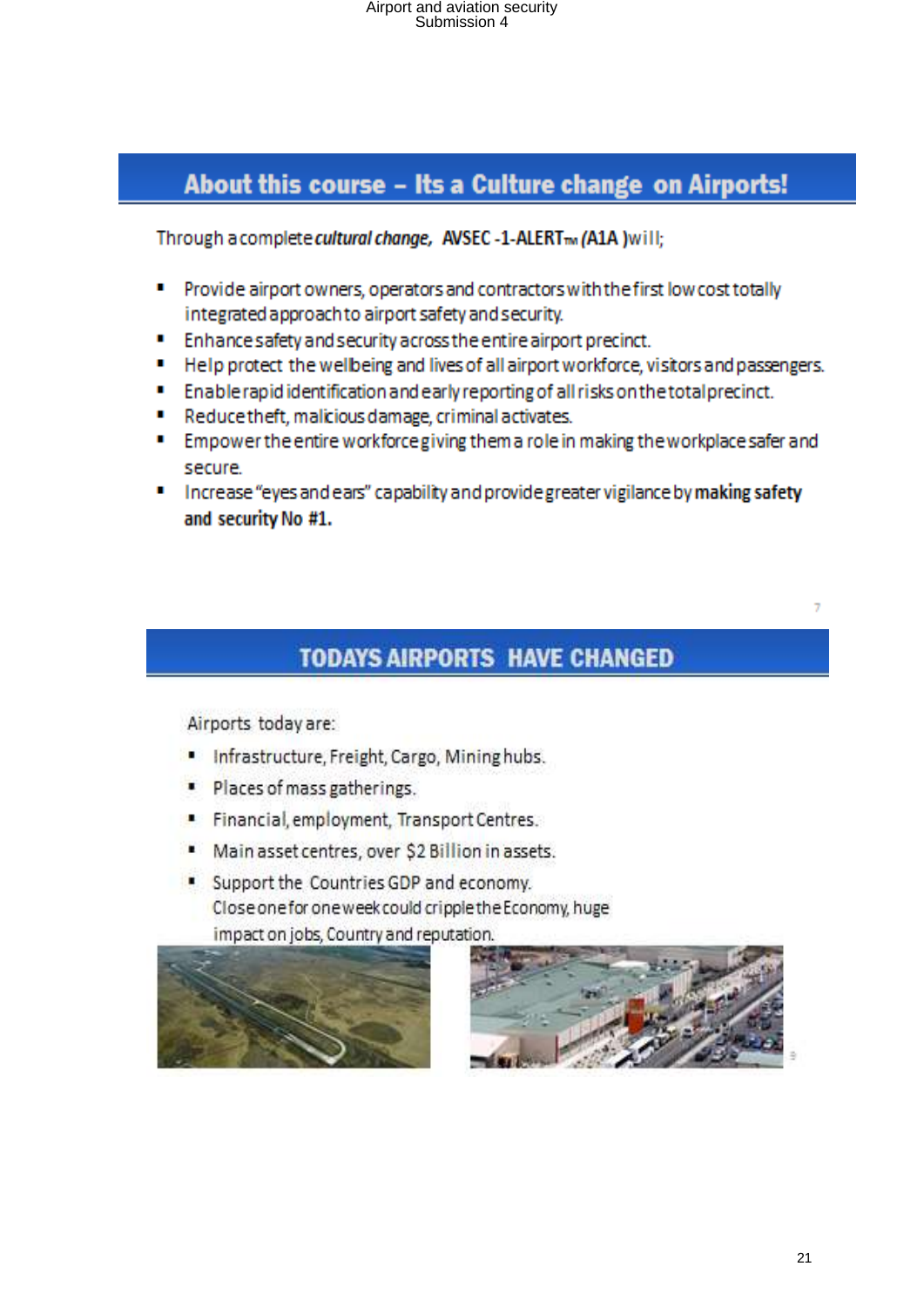PUBLIC SAFETY and SECURTY Awareness for all Airport Employees; A new Security Culture in the workplaces, making Safety and Security No#1. AVSEC-1-ALERTIM

|                                                        | Name and location of person reporting:        |                                                                           |                                                                                                              |                      |  |
|--------------------------------------------------------|-----------------------------------------------|---------------------------------------------------------------------------|--------------------------------------------------------------------------------------------------------------|----------------------|--|
|                                                        |                                               | <b>CONTACTS!</b>                                                          | TAKE ACTION NOW - ALERT KEY PEOPLE - POLICE- OPERATIONS ROOM - SUPERVISOR- KEY                               |                      |  |
| <b>Your Signature:</b>                                 | <b>Location of incident:</b><br>Time          |                                                                           |                                                                                                              |                      |  |
| Date:                                                  | Time<br>84                                    |                                                                           | you filled in this report.                                                                                   |                      |  |
|                                                        |                                               | Who you advised, when & time and how (phone, spoke with, passed report?): |                                                                                                              |                      |  |
|                                                        |                                               | Description of Person(s) & Vehicle, type of vehicle, colour plus Rego:    |                                                                                                              |                      |  |
|                                                        |                                               | ✔ Type of Incident OR concern: (tick below one or more)                   |                                                                                                              |                      |  |
|                                                        | <b>C</b> Security                             | $\square$ Fumes                                                           | □ Signage                                                                                                    | $\square$ Fire       |  |
| $\square$ Riot<br>$\square$ Bomb                       | $\square$ Suspicious                          | <b>O</b> Suspicious                                                       | <b>D</b> Suspicious                                                                                          | $\square$ Suspicious |  |
|                                                        | person                                        | vehicle                                                                   | parcel                                                                                                       | cargo                |  |
| <b>O</b> White powder                                  | <b>D</b> Equipment not                        | $\Box$ Phone threat                                                       | <b>DEmail \Text</b>                                                                                          | <b>O</b> Unusual     |  |
|                                                        | working                                       | (do not hang up                                                           | threat (don't                                                                                                | activity             |  |
|                                                        |                                               | leave line open)                                                          | deletel                                                                                                      |                      |  |
| <b>U</b> Workplace                                     | $\square$ Shooting                            | $\Box$ Injury                                                             | <b>O</b> Construction                                                                                        | $\square$ Answering  |  |
| issue                                                  |                                               |                                                                           | /building damage                                                                                             | service threat       |  |
|                                                        |                                               |                                                                           |                                                                                                              | (don't delete)       |  |
|                                                        |                                               |                                                                           |                                                                                                              |                      |  |
| <b>Your Suggested Action:</b><br><b>Your Comments:</b> | # Copy made for and passed to: ATTENTION:     |                                                                           | Air Cargo - Freight - Unaccompanied Baggage - Mail. ----------------- Suggested acceptance criteria for each |                      |  |
|                                                        |                                               | <b>KEY INDICATORS - tick.</b>                                             |                                                                                                              |                      |  |
| □                                                      | Government Declaration attached.              |                                                                           |                                                                                                              |                      |  |
| о                                                      |                                               | birds. Did the item contain suspect substance/material/white powder?      | Has item been x-rayed and or tested for drugs, illegal, prohibited items, eg animals or                      |                      |  |
| о                                                      |                                               | Description stated; must have correct spellings and address.              |                                                                                                              |                      |  |
| о                                                      | Wrapping, too much too little, unusual?       |                                                                           |                                                                                                              |                      |  |
| □                                                      | Destination details clear-forwarding address. |                                                                           |                                                                                                              |                      |  |
| □<br>contact.                                          |                                               |                                                                           | Person leaving item - declare originating Company, address and names with telephone                          |                      |  |
| □                                                      |                                               | Delivery person must sign a dispatch receipt with contact details.        |                                                                                                              |                      |  |
| о                                                      |                                               | Description unusual when item could be purchased at destination?          |                                                                                                              |                      |  |
| α                                                      | Weight too much too little for description.   |                                                                           |                                                                                                              |                      |  |
| Details:<br>□                                          |                                               | Person appearing nervous / any suspicious vehicles                        |                                                                                                              |                      |  |

This Course is available Face to Face or On-Line via E-Learning.

Contact Complex Training Academy Phone: 1800 441 677 Email: info@complextraining.com.au **CHANGE THE SECURITY CULTURE AT AIRPORTS - MAKING A SAFER PLACE FOR ALL. DHor ALA Airports**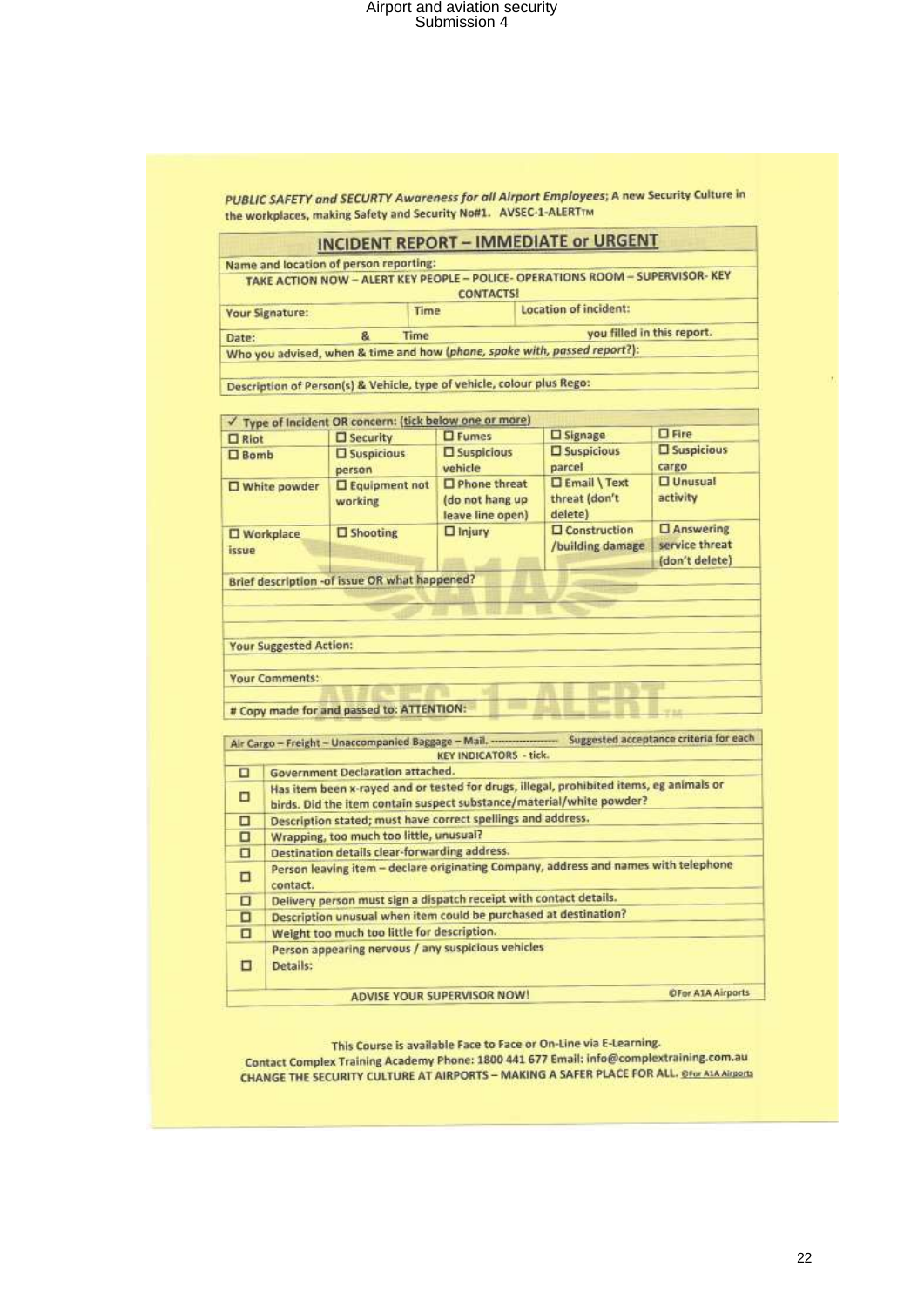

**NATIONAL SECURITY HOTLINE** 

Trained operators take every call seriously.

You can remain anonymous.

Airport Control Crisis

Room/OpsManager. 

 $15<sub>1</sub>$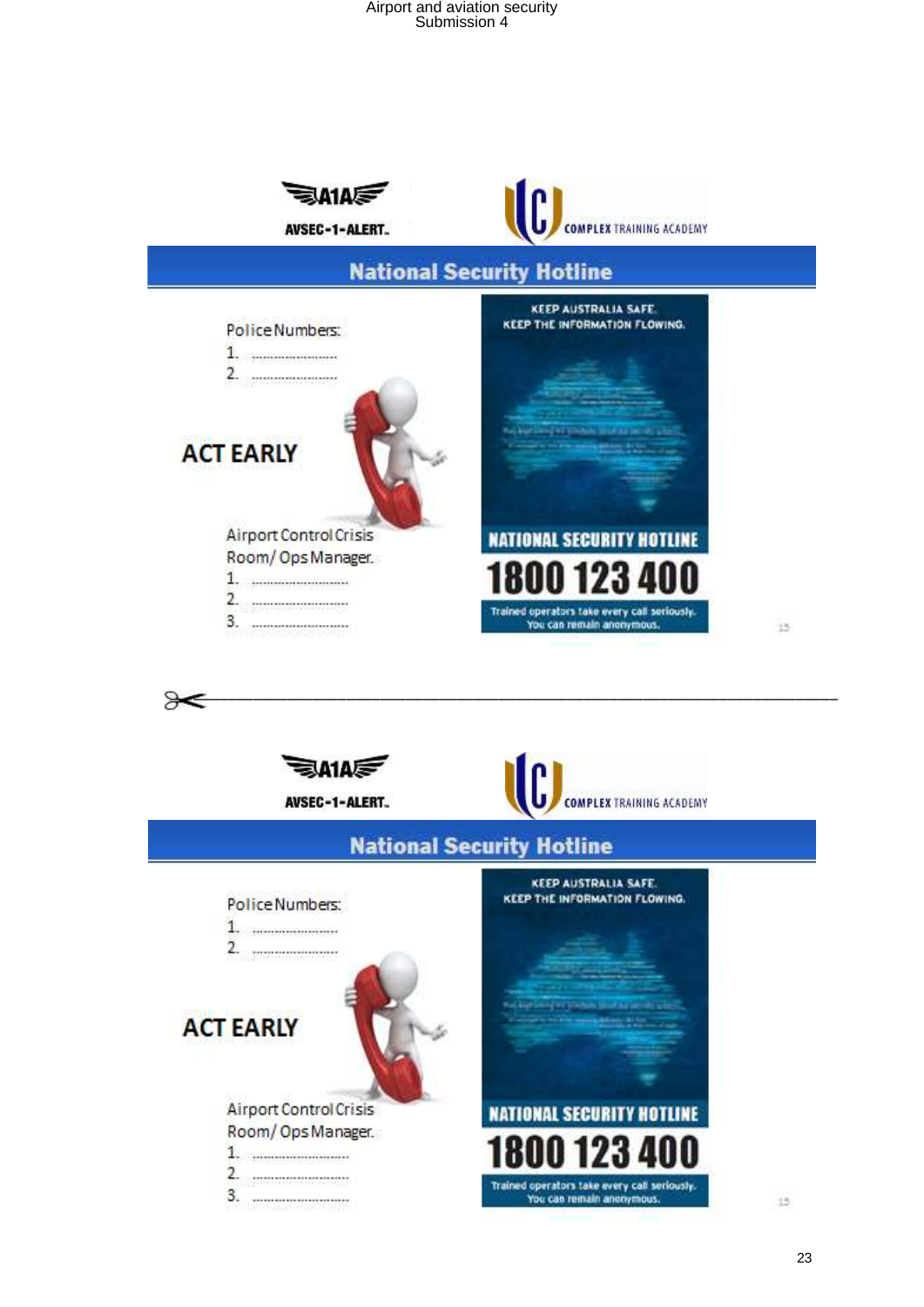#### **INDUSTRY IMPACT STATEMENT Employment, State Economy and GDP**

The Five Main Australian Airports have an asset value of around \$21 billion \*. Consequences in closing a Major Airport for one week, crippling of Economy!

| <b>IMPACT OF</b><br><b>AIRPORTS</b><br><b>ON EACH</b><br><b>STATE GDP</b> | <b>Full</b><br>time<br>staff                                                            | <b>Airport</b><br>provides<br><b>or</b><br>generate<br>s jobs.                | <b>Direc</b><br>t \$ to<br><b>State</b> | Average<br>flow \$ to<br><b>State</b><br>GDP. | $$$ to<br>Aust.<br><b>Econo</b><br>my | <b>Airport</b><br>freight<br>value.<br><b>Import</b><br>then<br><b>Export</b> | PAX.<br>People.            | <b>Aircraft</b><br>movement<br>s<br>$(2007 - 08)$ |
|---------------------------------------------------------------------------|-----------------------------------------------------------------------------------------|-------------------------------------------------------------------------------|-----------------------------------------|-----------------------------------------------|---------------------------------------|-------------------------------------------------------------------------------|----------------------------|---------------------------------------------------|
| <b>SYDNEY</b><br>(has curfew<br>time)                                     | 16,000.<br>(2009)<br>job ratio<br>of 1:4<br>used<br>when<br>figures<br>not<br>available | 75,000 &<br>indirectly<br>131,000<br>total<br>around<br>total<br>206,000      | \$8<br>billion                          | \$16 billion                                  | 2%                                    | \$26-\$7<br>billion.                                                          | 32.2<br>million<br>people  | 298,322                                           |
| <b>MELBOURNE</b>                                                          | 10,965<br>(2008)                                                                        | 12,542<br>$(2008)$ &<br>thousand<br>s more<br>off site,<br>40,000<br>(approx) | \$6<br>billion<br>(approx               | \$10<br>billion<br>(approx)                   | $1 - 2%$<br>(approx)                  | \$10-\$3<br>billion                                                           | 24.5<br>million            | 193,826                                           |
| <b>BRISBANE</b>                                                           | 7,000<br>(approx)                                                                       | Indirectly<br>28,000<br>(approx)                                              | $\blacksquare$                          | 2.6<br>(billion by<br>2029)                   | $\blacksquare$                        | $$3 - $1$<br>billion                                                          | 16<br>Million<br>(2007/08) | 177,028                                           |
| <b>ADELAIDE</b><br>(has curfew<br>time)                                   | 5,200                                                                                   | Indirectly<br>20,000<br>(approx)                                              | $\blacksquare$                          |                                               | $\blacksquare$                        | $$0.7 - $.3$<br>billion                                                       | 6.8<br>million             | 105,878                                           |
| <b>PERTH</b>                                                              | 5,960<br>(in 03)                                                                        | 16,800<br>(in 03)                                                             | $\blacksquare$                          | $\blacksquare$                                | $\blacksquare$                        | $\overline{\phantom{a}}$                                                      | 9.4<br>million             | 114,492                                           |
| <b>DARWIN</b>                                                             | 1000<br>(2003)                                                                          | 2,300                                                                         | 160<br>million<br>(2004)                | 88<br>million<br>(2004)                       | $\blacksquare$                        | $\blacksquare$                                                                | $\overline{2}$<br>million  | 87,000<br>(6, 400)<br>military)                   |

Sources.

- 1. Source\* AAA August 2010
- 2. Sydney Airport FACT SHEET June 2009 and, www.ntairports.com.au

3. Australian Government- Dept of Infrastructure, Transport,, Regional Development and Local Government- Aviation Research Report 117 of April 2010Dept B.I.R.E Research Report 117 – April 2010

4. Melbourne Airport Economics Impact Study 2008 and Brisbane Airports 2009 Master Plan

- 5. [www.Adelaideairport.com.au](http://www.adelaideairport.com.au/)
- 6. [www.wikipedia](http://www.wikipedia/)

|                                                      |        | Retail / Food and Beverage             | 3.90%      |
|------------------------------------------------------|--------|----------------------------------------|------------|
| <b>Sydney Airport Employment Inventory (Example)</b> |        | Airlines - Maintenance and Engineering | 21.57%     |
| (SACL 2006 Airport Ground Travel Plan)               |        | Airlines - Flight Crew                 | 14.32%     |
|                                                      |        | Office / Corporate                     | 17.86%     |
| Types of employment.                                 |        | Freight / logistics                    | 8.37%      |
| Airport Terminal Staff/volunteers                    |        | Car Rental / Valet Parking / Parking   | 4.01%      |
| 11.28%                                               |        | Other Staff                            | $3.85\%$ . |
| Security / Border Agency                             | 14.84% |                                        |            |
|                                                      |        |                                        |            |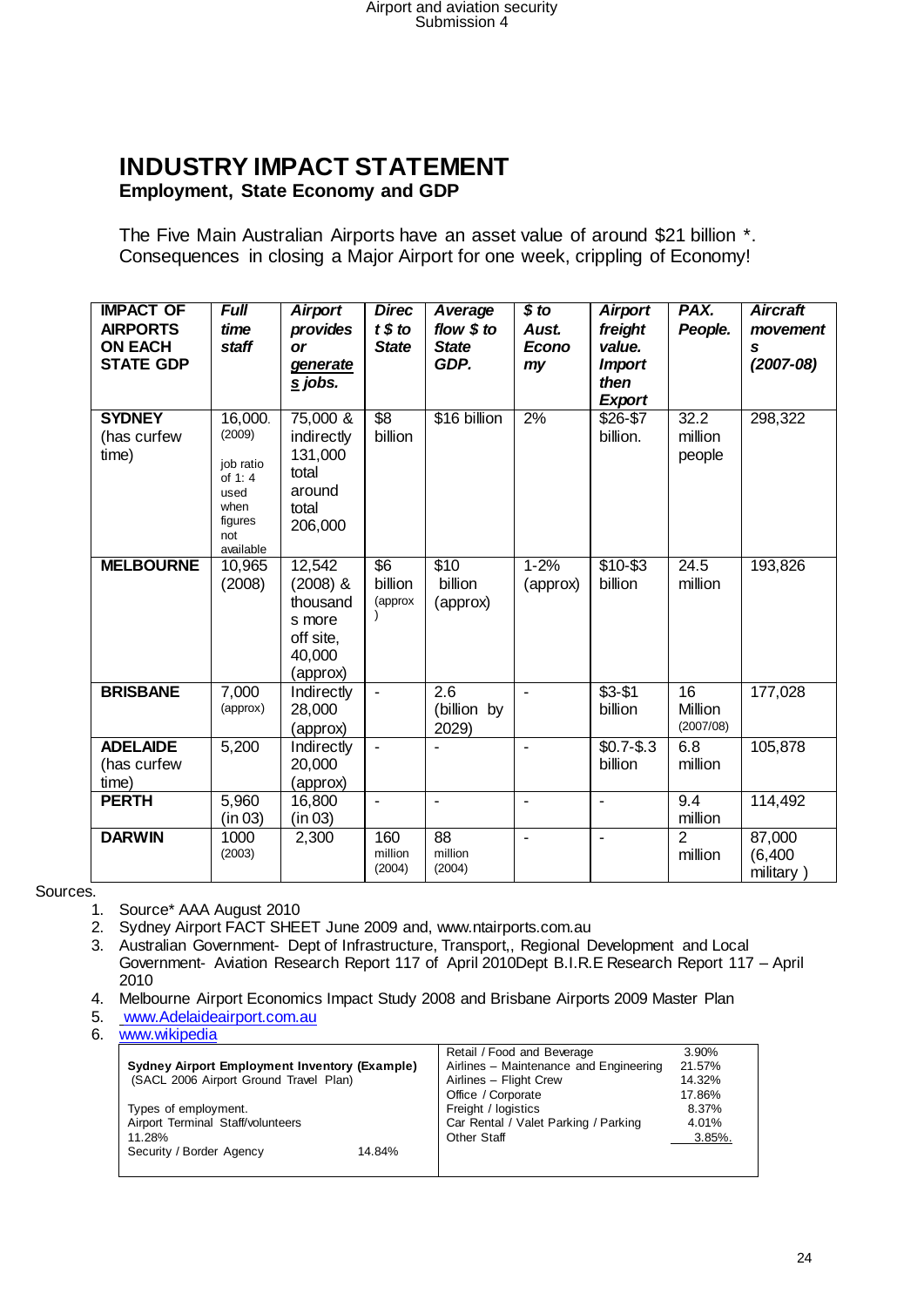

The TWU believes security awareness training is essential to ensure all who work in the aviation industry are fully trained and aware of the principles of security and safety, included in the AVSEC - 1 - ALERT <sup>no</sup> training initiatives.

In addition, the TWU believes that this training package will improve the security and safety of millions of members of the travelling public as well as tens of thousands of aviation workers and recognises the key role airports contribute to Nationa Security and GDP.

By training airport workers to become more alert, we are providing thousands more 'eyes and ears' to observe, monitor ar report security concerns.

The TWU supports AVSEC - 1 - ALERT <sup>10</sup> as the preferred training package to achieve a fully integrated 'security aware community' on Australian airports.

Yours faithfully,











NSW State Secretary Wayne Forno

Vic/Tas State Secretary Wayne Mader

Qld State Secretary Peter Biagini

**WA State Secretary Jim McGiveron** 

SA/NT State Secretary Ray Wyatt